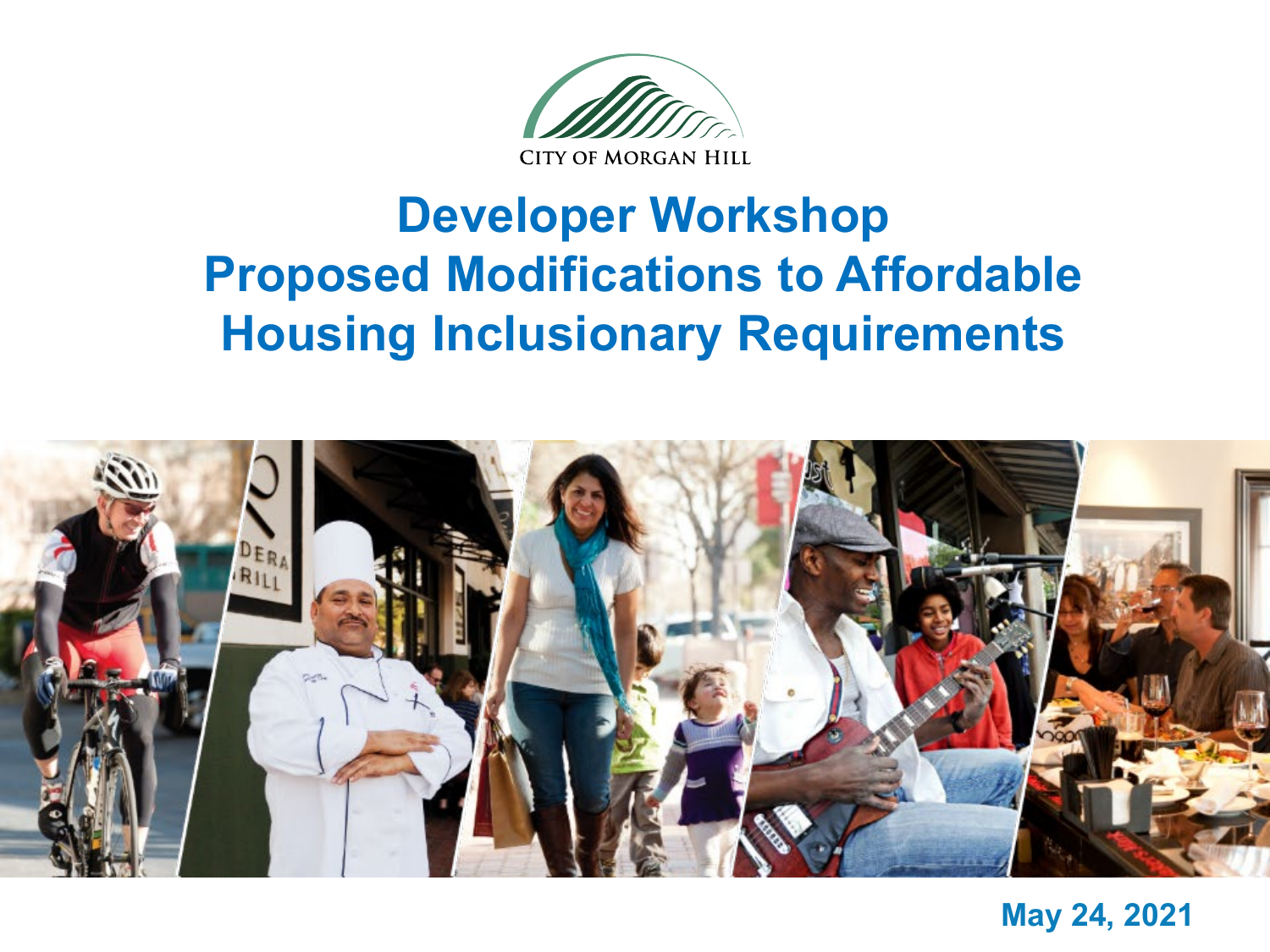



- Keyser Marston Associates, Inc. prepared an evaluation of the proposed modifications
- May 24<sup>th</sup> Developer Workshop
- June 8<sup>th</sup> Planning Commission Meeting, Informational Item only
- Return to Planning Commission, Date TBD, formal recommendation to Council required
- August/September 2021 return to City Council with a report and recommendation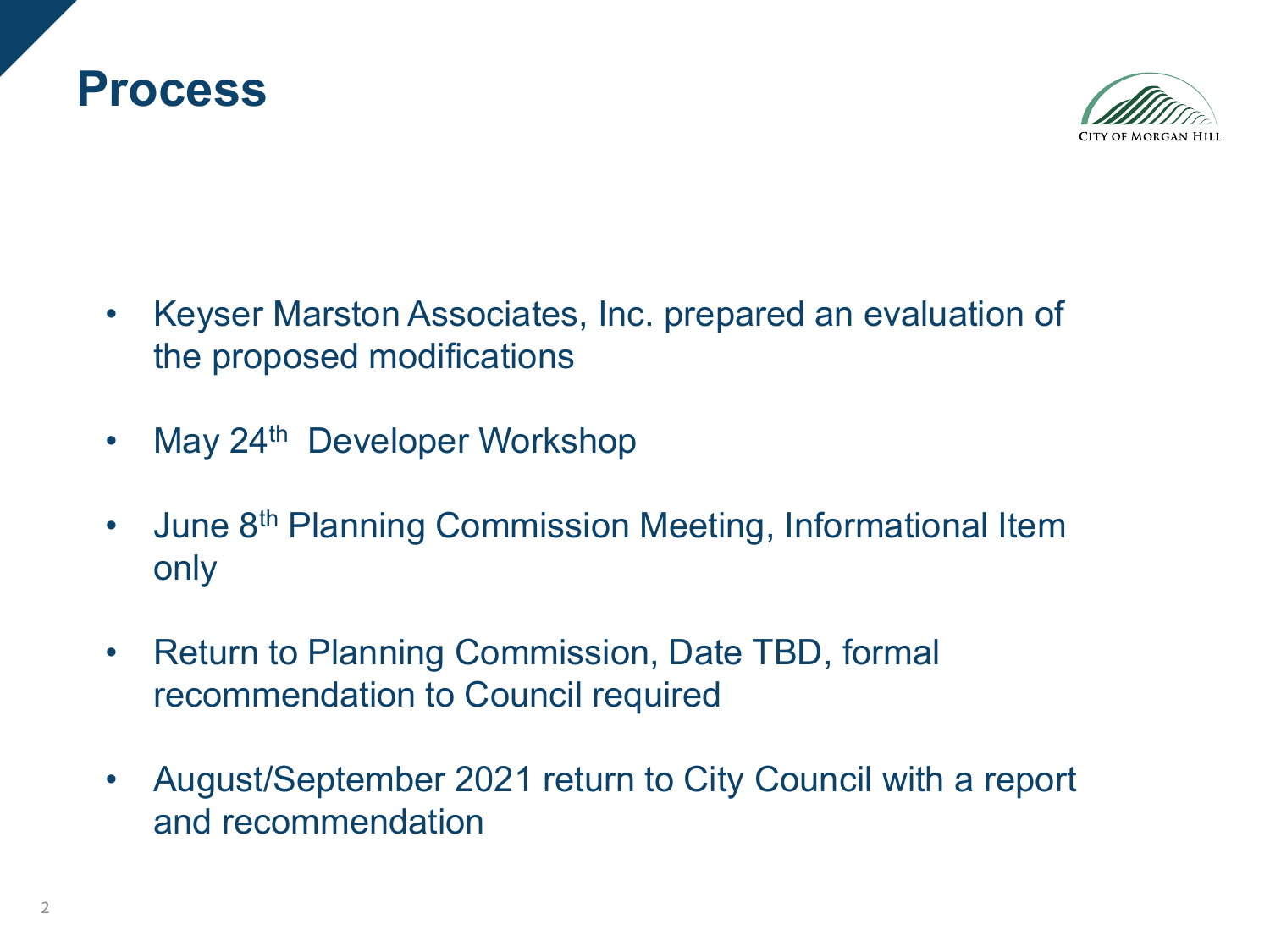



• The City is considering modifying its affordable housing inclusionary program to deepen the overall level of affordability of for-sale inclusionary units.

• Obtain feedback from the Development **Community**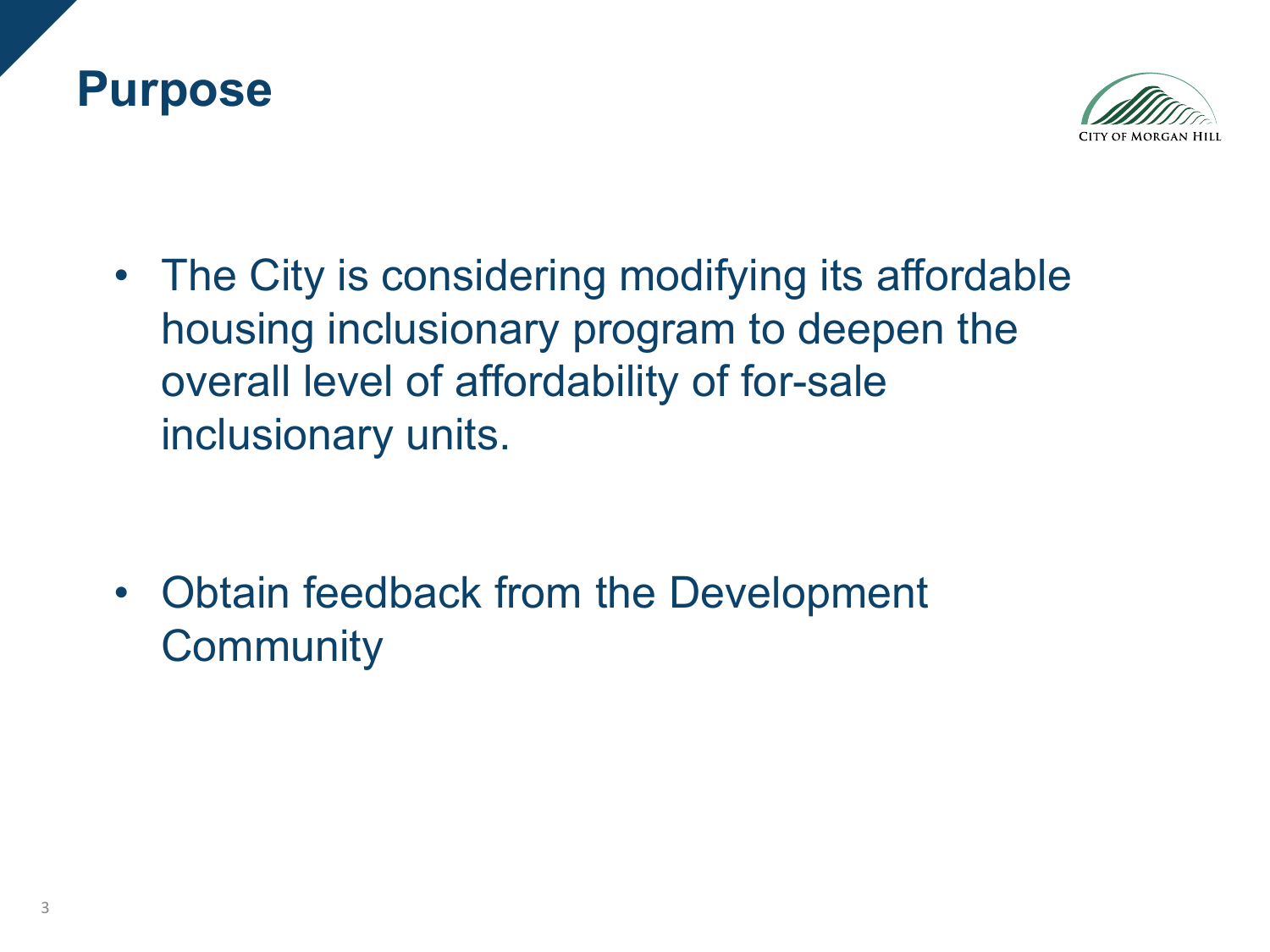### **Current Requirement**



Requires new for-sale residential projects to either:

- 1) restrict 10% or 15% of total units at affordable sales prices to Moderate-Income households;
- 2) or pay a fee in-lieu of providing on-site units.

The City's inclusionary requirements are codified in Chapter 14.04 of the City's municipal code.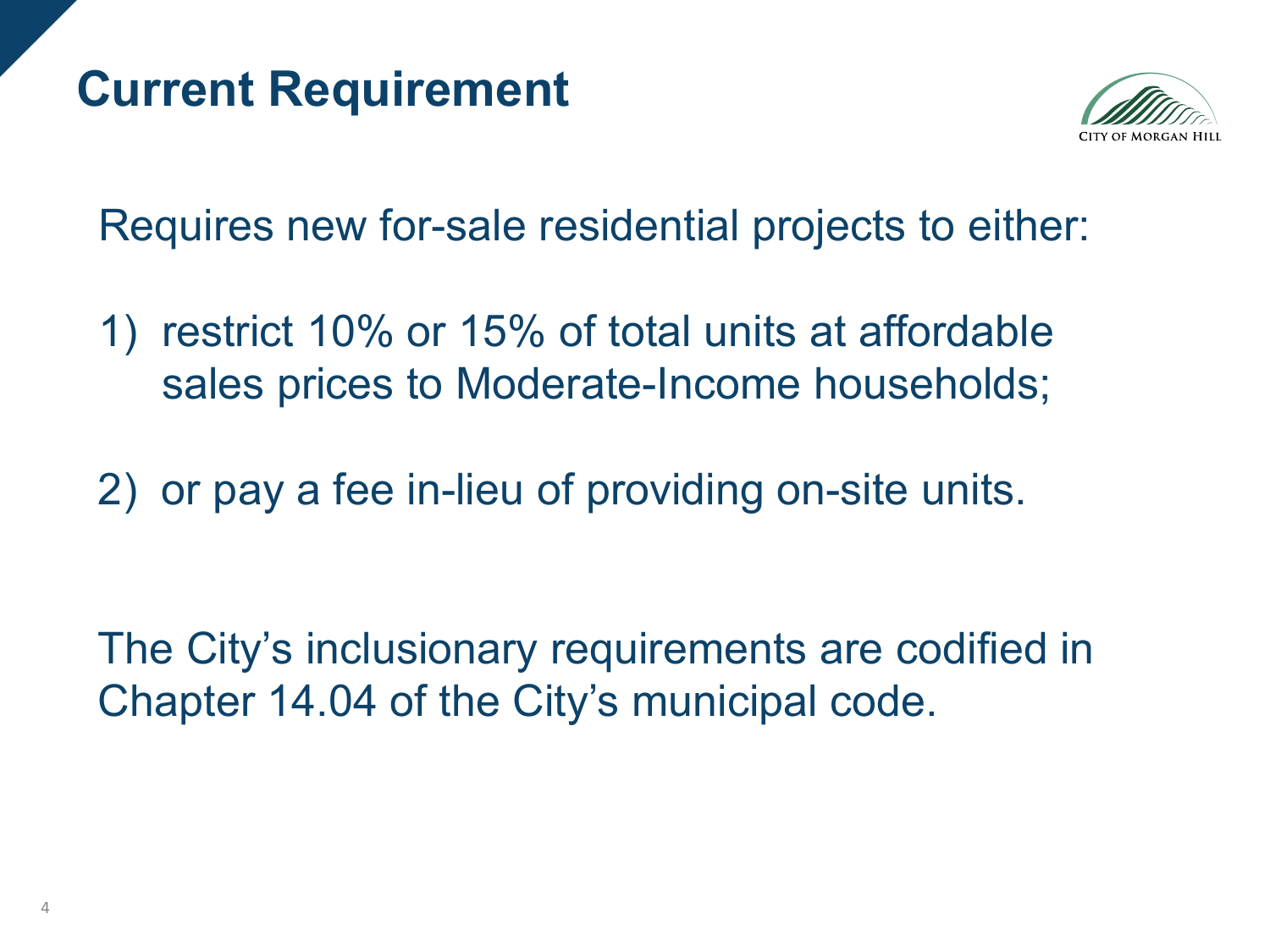### **Alternative Program Changes**



A. Under the first alternative, the Moderate-Income category would be stratified into two sub-categories, with a blended average price set at 100% of the Area Median Income.

B. Under the second alternative, the inclusionary requirement would include a component of Lowincome units as well as a lower-price structure for Moderate-income units.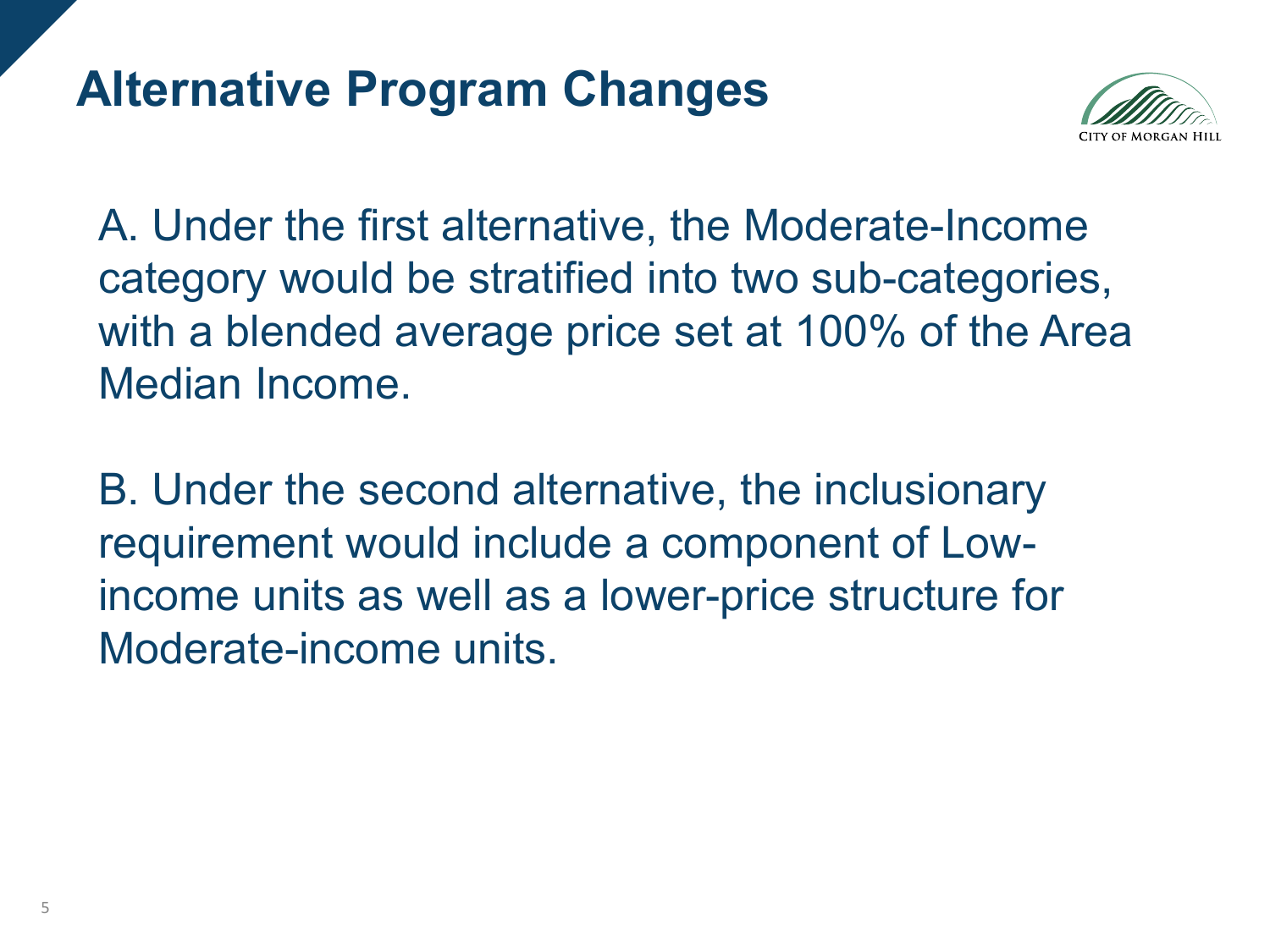### **Keyser Marston Associates, Inc. (KMA) Evaluation:**



- The additional financial cost to new for-sale residential projects to provide the proposed deeper levels of on-site affordable units; and
- Changes to current in-lieu fee levels that would approximate the cost of providing the proposed deeper levels of on-site affordable units.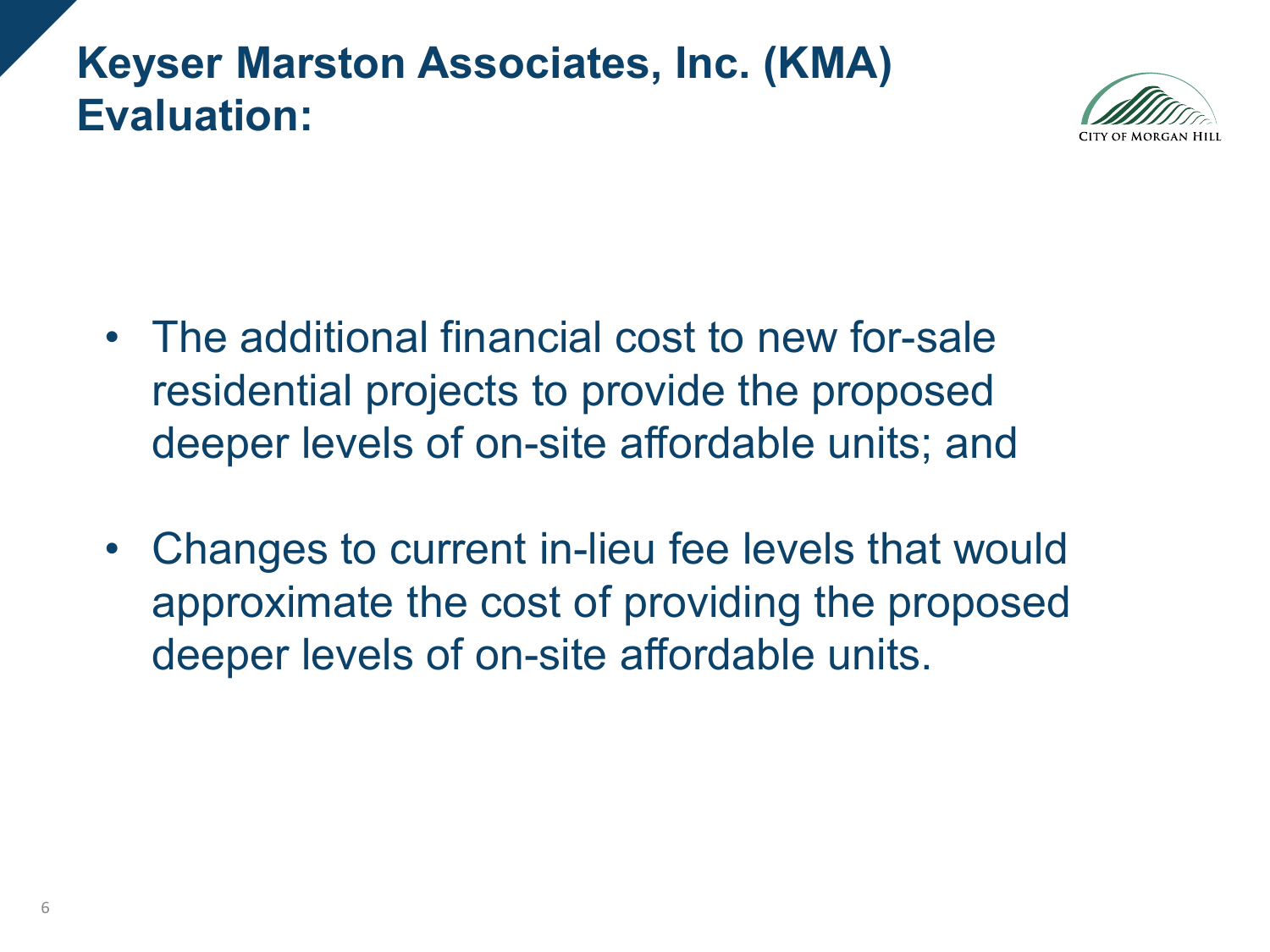### **California Housing and Community Development (HCD) income limits**



#### **HCD Income Table (Effective April 26, 2021)**

| <b>Household</b><br>size             | $\overline{1}$ | $\overline{2}$ | $\overline{\mathbf{3}}$ | $\overline{\mathbf{4}}$ | $\overline{\mathbf{5}}$ | $6\phantom{a}$ | $\overline{7}$ | 8         |
|--------------------------------------|----------------|----------------|-------------------------|-------------------------|-------------------------|----------------|----------------|-----------|
| <b>Extremely</b><br>Low<br>$0 - 30%$ | \$34,800       | \$39,800       | \$44,750                | \$49,700                | \$53,700                | \$57,700       | \$61,650       | \$65,650  |
| <b>Very Low</b><br>30-50%            | \$58,000       | \$66,300       | \$74,600                | \$82,850                | \$89,500                | \$96,150       | \$102,750      | \$109,400 |
| Lower<br>50-80%                      | \$82,450       | \$94,200       | \$106,000               | \$117,750               | \$127,200               | \$136,600      | \$146,050      | \$155,450 |
| <b>Median</b>                        | \$105,900      | \$121,050      | \$136,150               | \$151,300               | \$163,400               | \$175,500      | \$187,600      | \$199,700 |
| <b>Moderate</b><br>80-120%           | \$127,100      | \$145,250      | \$163,400               | \$181,550               | \$196,050               | \$210,600      | \$225,100      | \$239,650 |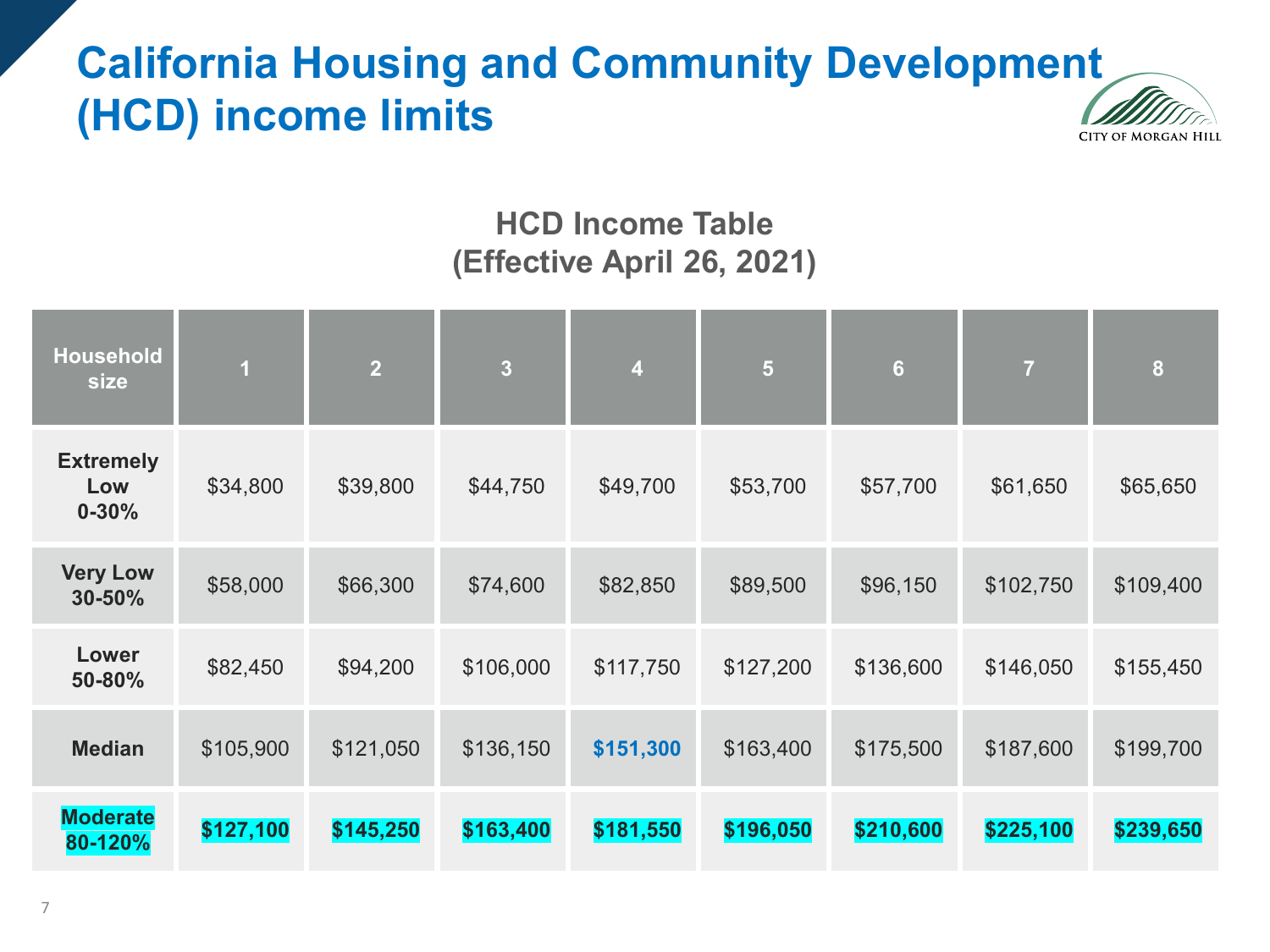## **Maximum Prices for Inclusionary Units:**



| Maximum Home Prices of Inclusionary Units: Current Program |     |                                   |              |           |                 |           |
|------------------------------------------------------------|-----|-----------------------------------|--------------|-----------|-----------------|-----------|
|                                                            |     | <b>Number of Bedrooms In Unit</b> |              |           |                 |           |
|                                                            |     |                                   |              |           |                 |           |
|                                                            |     | $\mathbf{2}$                      | $\mathbf{3}$ | 4         | $5\phantom{.0}$ | 6         |
| % of Units Set Aside                                       |     |                                   |              |           |                 |           |
| <b>Projects Located Outside of Downtown</b>                |     |                                   |              |           |                 |           |
| Upper End of Moderate Income                               |     |                                   |              |           |                 |           |
| $(120\% \text{ of AMI})$                                   | 15% | \$581,842                         | \$651,001    | \$704,718 | \$758,643       | \$820,738 |
| <b>Projects Located in Downtown</b>                        |     |                                   |              |           |                 |           |
| Upper End of Moderate Income                               |     |                                   |              |           |                 |           |
| (120% of AMI)                                              | 10% | \$581,842                         | \$651,001    | \$704,718 | \$758,643       | \$820,738 |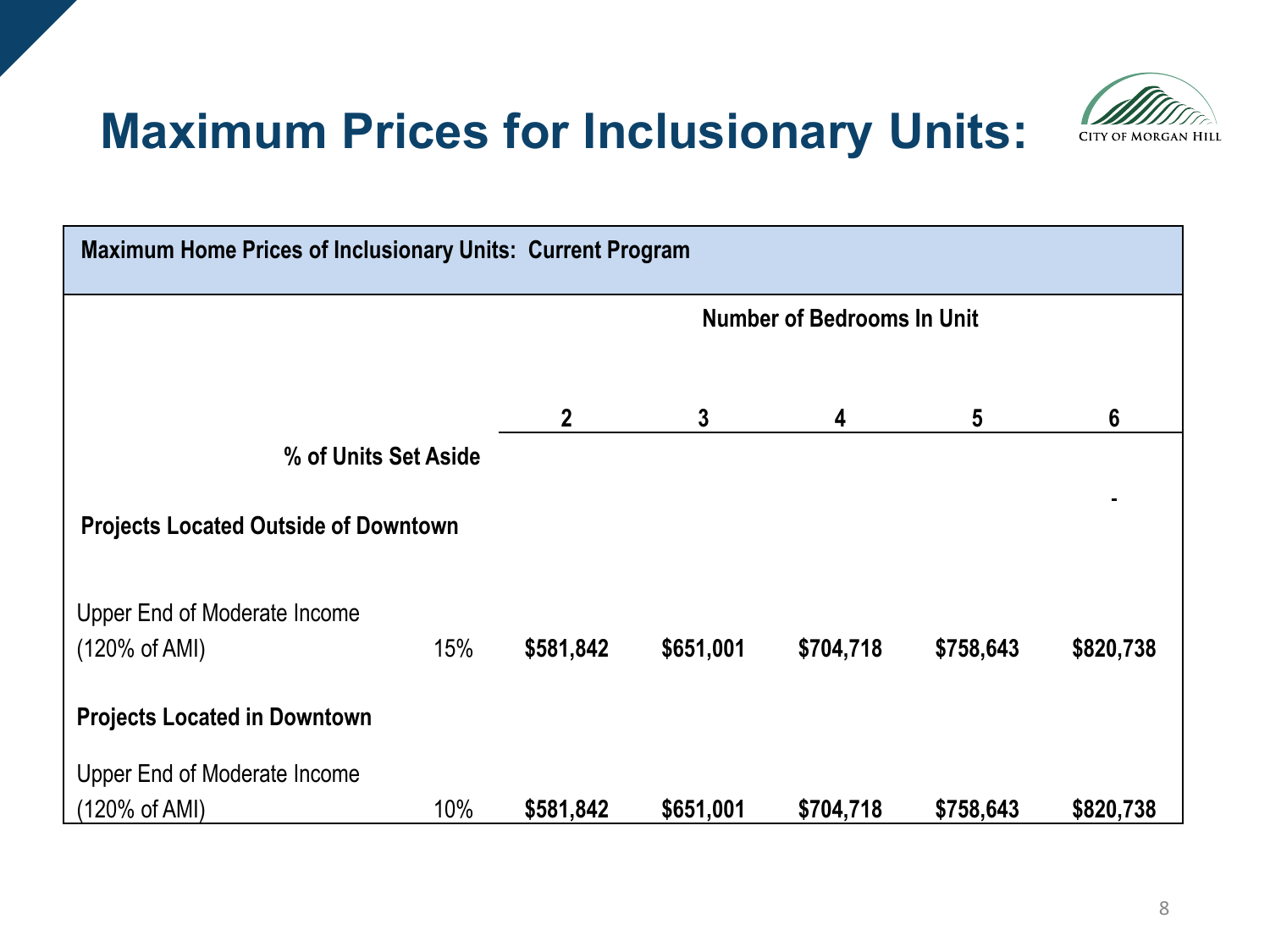

The City's ordinance provides for some projects with approval by the City Council to make a payment inlieu of providing on-site inclusionary units. The current in-lieu fee schedule is \$19.70 per habitable square foot for for-sale projects outside of downtown and \$13.20 per habitable square foot for projects located within downtown.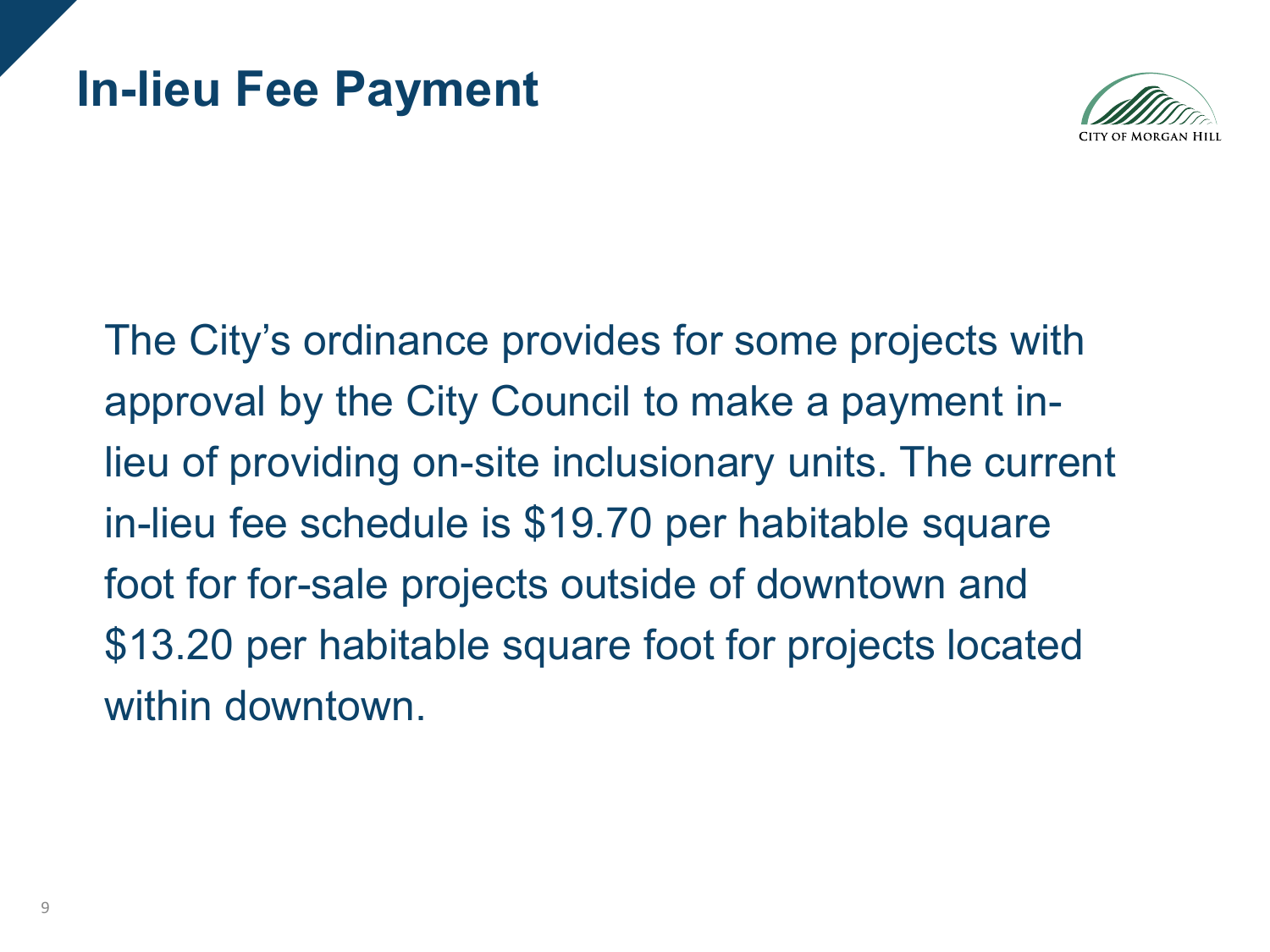### **Summary of Proposed Alternative Affordable Inclusionary Requirements**



The overall inclusionary requirement of 10% for downtown projects and 15% for projects outside of downtown would not change but affordability would be deepened.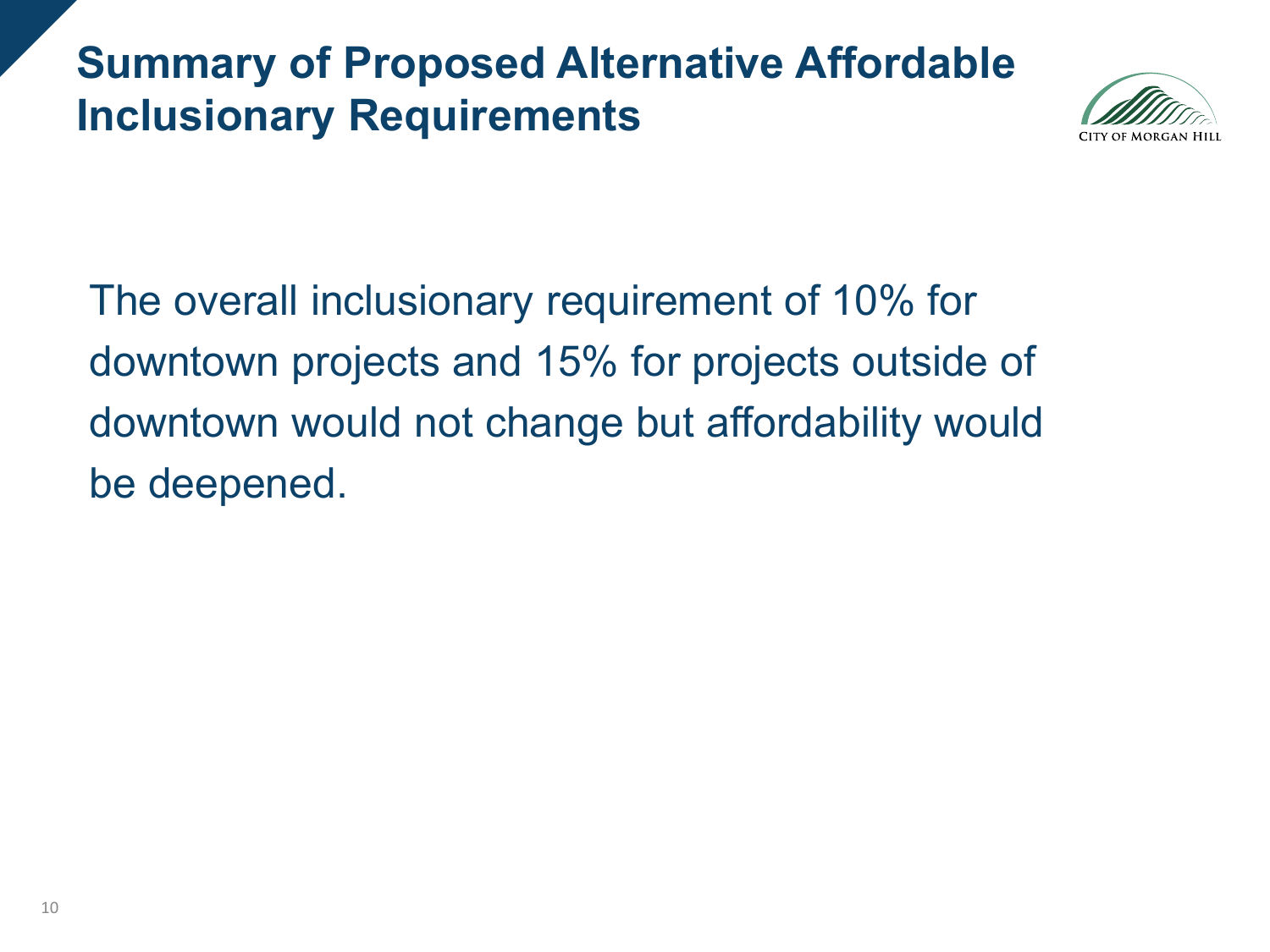### **Alternative A**



Two bands of Moderate-Income units would be established. The first band would be priced to be affordable to households that earn up to 100% of the Area Median Income (AMI), the second band would be targeted to households earning up to 120% of the AMI.

Projects located outside of the Downtown would be required to set-aside 7.5% of units as "Median Income" units and 7.5% as Moderate-Income units (15%).

Projects located within the Downtown, would be required to set-aside 5% of units as Median Income units and 5% as Moderate-Income units (10%).

Median-income units would be priced at 90% of the AMI, and Moderate-Income units would be priced at 110% of AMI. The blended price of Moderate-Income units would decline from the current level of 120% of AMI to 100% of AMI.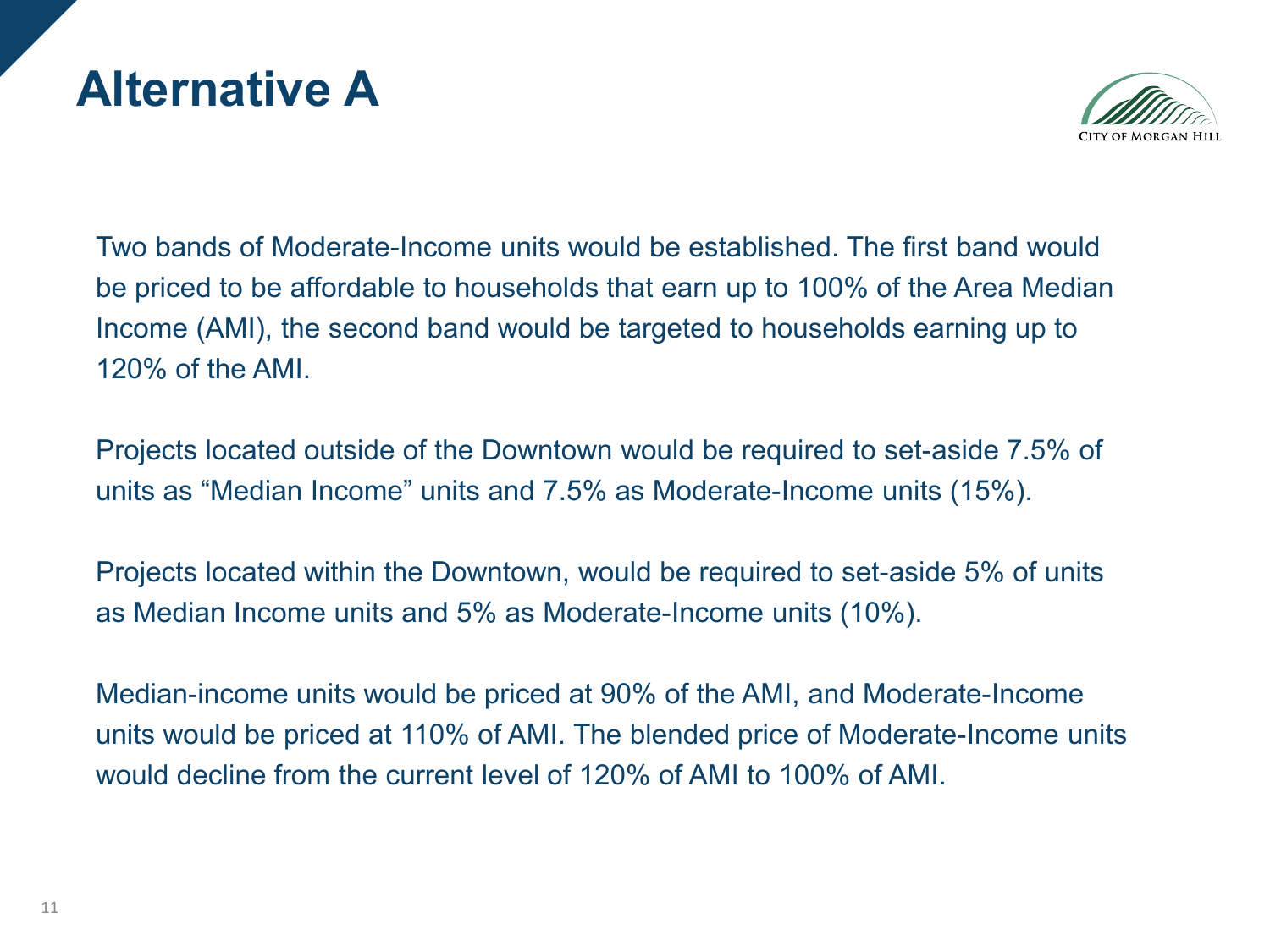



Adds a Low-Income component to the inclusionary requirement.

Projects outside of Downtown would be required to restrict 5% of their units to Low-income households, 5% to Median-income households and 5% to Moderate-Income households (15%).

Projects within the downtown would be required to restrict 5% of their units to Low-Income households and 5% of their units to Moderate-Income households  $(10\%)$ .

Low-Income units would be priced at 70% of the Area Median Income (AMI), Median-income units would be priced at 90% of the AMI, and Moderate-Income units would be priced at 110% of AMI.

The blended average level of affordability of the inclusionary units would deepen from the current program level of 120% of AMI to 90% of AMI.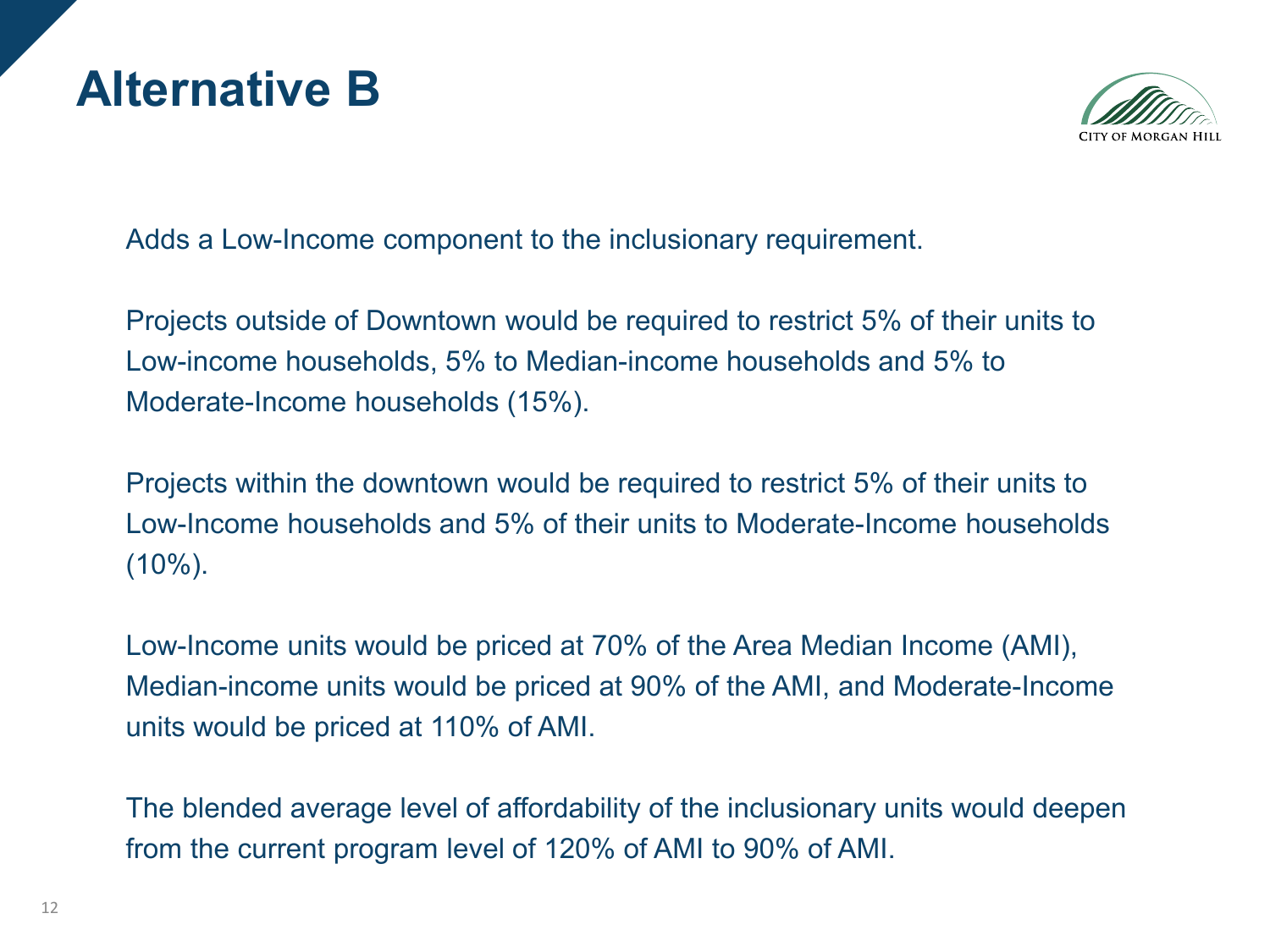### **Alternative A & B Pricing**



Alternative A: the blended average price for 3-bedroom inclusionary units located outside of downtown would be \$521,600, which is approximately\$129,000 less than the current maximum price for a Moderate-income three-bedroom unit.

Alternative B: the blended price for 3-bedroom inclusionary units located outside of Downtown would approximate \$435,300, which is \$216,000 less than the current maximum price for a Moderate-income three-bedroom unit. Low-income units would range in price from \$232,500 for a two-bedroom unit to \$339,400 for a six-bedroom unit.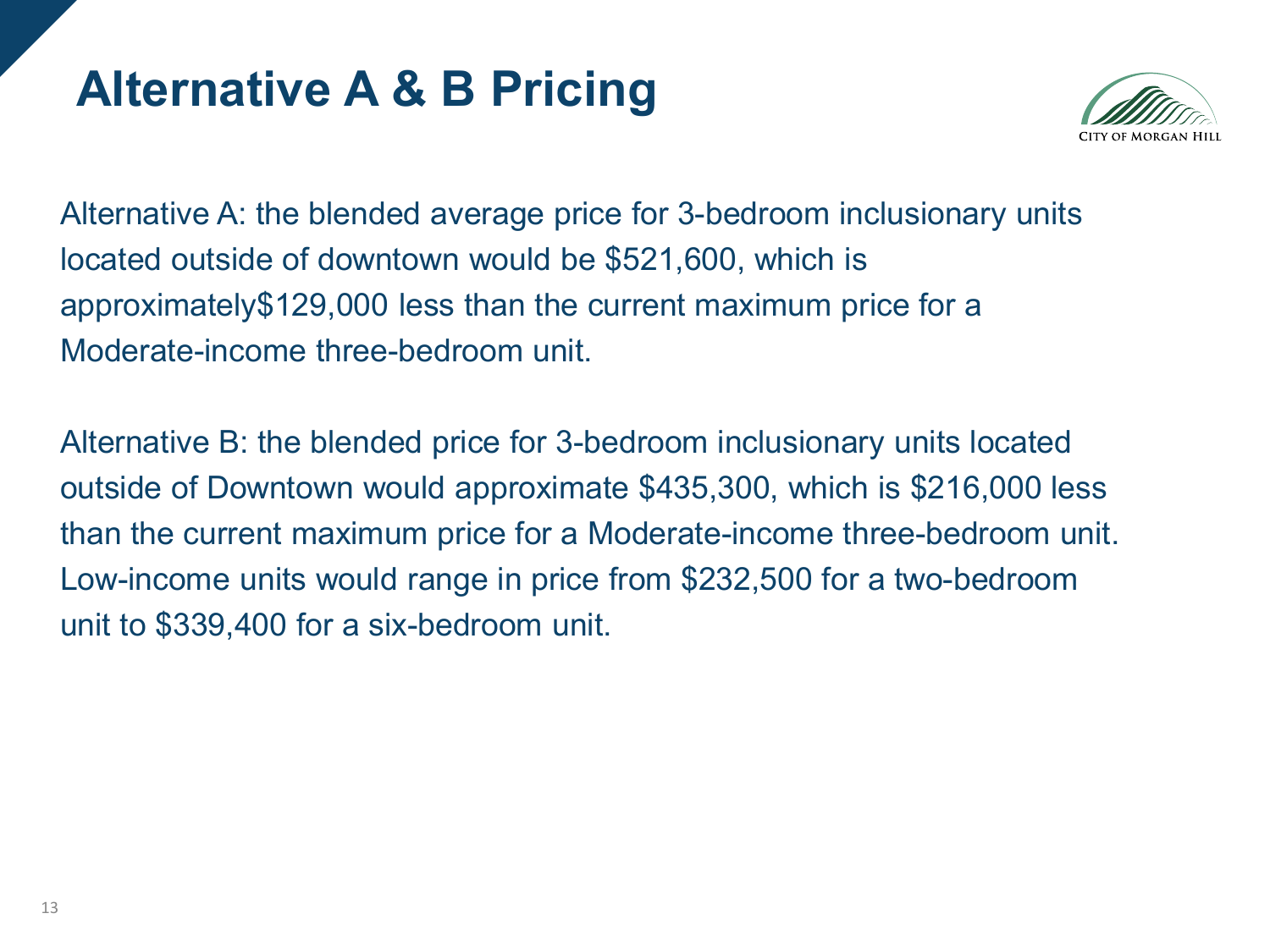# **Approach to Calculating In-Lieu Fees**

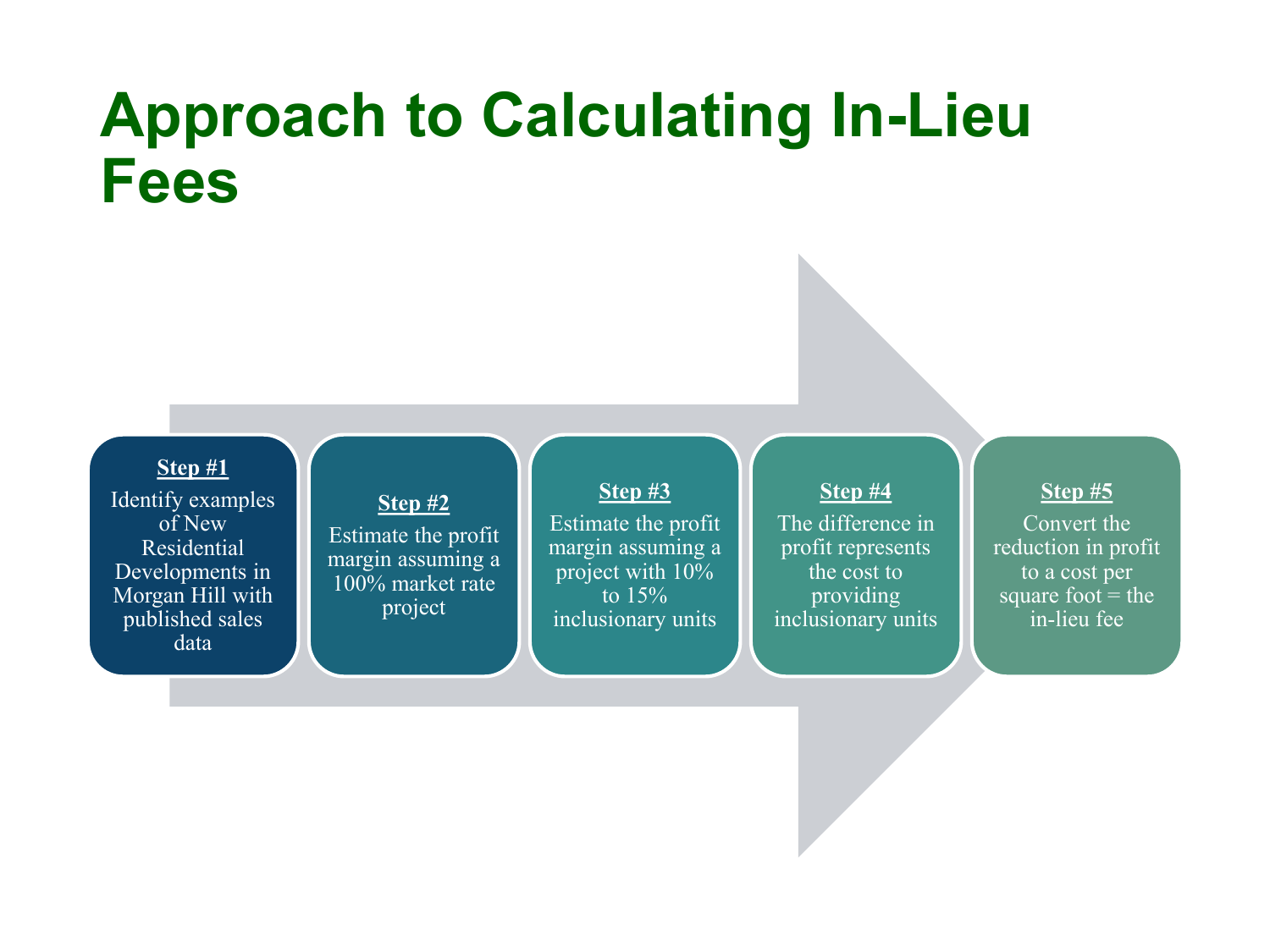# **Sample Attached / Condo developments**

| <b>Attached Townhomes</b> | Avg. Price | Avg. SF | <b>Bedroom</b><br>Count | <b>Homes</b><br><b>offered</b> | <b>Price Per</b><br><b>SF</b> |
|---------------------------|------------|---------|-------------------------|--------------------------------|-------------------------------|
| <b>Madison Gate</b>       | \$779,900  | 1,783   | 3                       | 50                             | \$437                         |
| <b>Veneto</b>             | \$773,000  | 1,981   | 3.7                     | 60                             | \$390                         |
| <b>The Gables</b>         | \$795,990  | 1,718   | 3.3                     | 37                             | \$463                         |
| <b>Los Colinas</b>        | \$961,333  | 1,906   | $\overline{4}$          | 32                             | \$504                         |
| Valencia                  | \$934,333  | 2,036   | $\overline{4}$          | 84                             | \$459                         |
| <b>Average</b>            | \$848,911  | 1,885   | 3.50                    |                                | \$450                         |
| 3 Beds                    | \$824,379  | 1,944   | 3                       |                                | \$424                         |
| <b>4 Beds</b>             | \$908,110  | 2,035   | $\overline{4}$          |                                | \$446                         |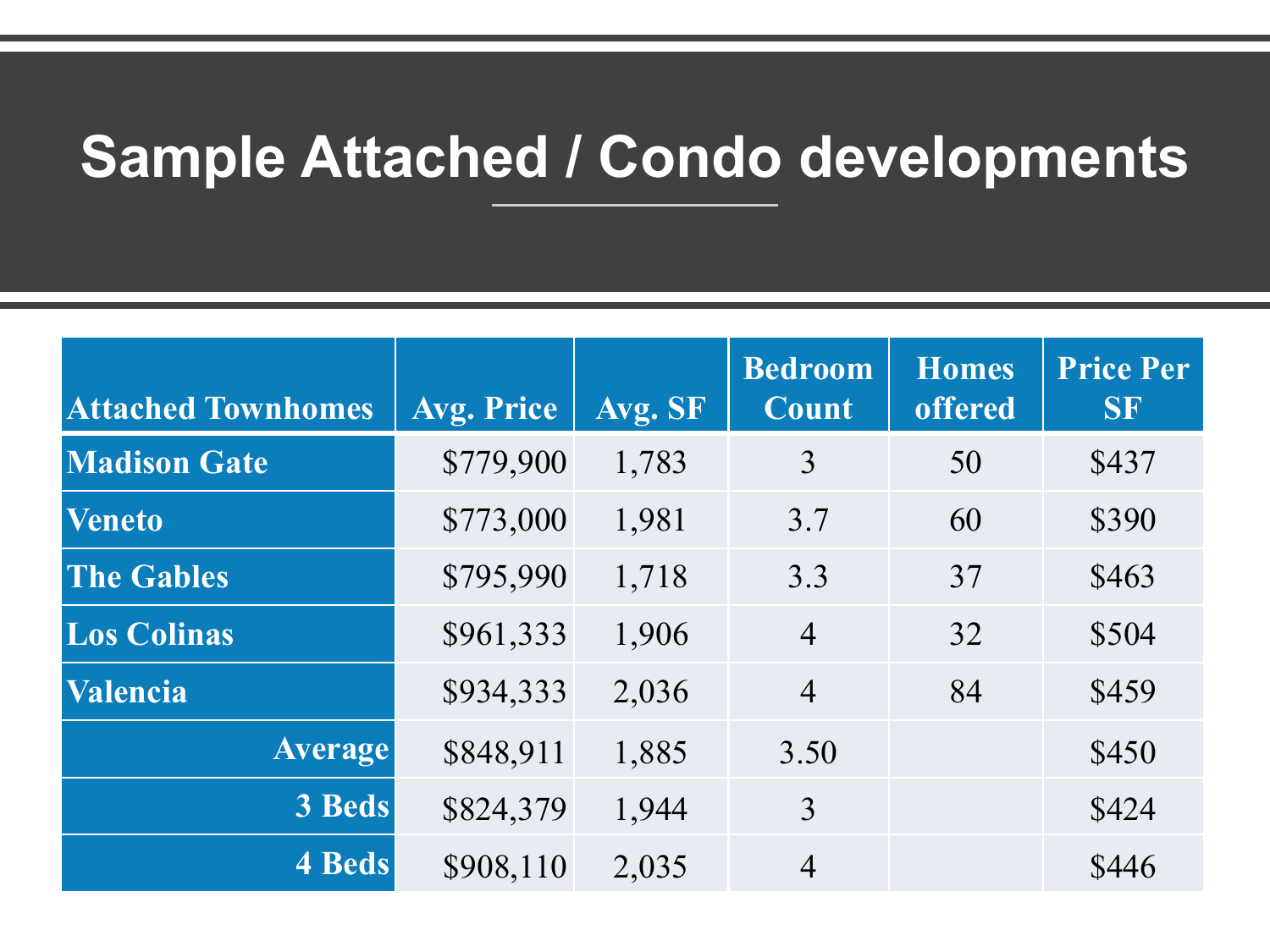# **Sample Detached Developments**

| <b>Detached Units</b>        | <b>Developer</b>     | <b>Avg. Price</b> | Avg. SF | <b>Bedroom</b><br>Count | <b>Homes</b><br>offered | <b>Price</b><br>Per SF |
|------------------------------|----------------------|-------------------|---------|-------------------------|-------------------------|------------------------|
| <b>Veneto</b>                | Van Daele<br>Homes   | \$1,019,175       | 2,791   | 3                       | 14                      | \$365                  |
| <b>Borello Ranch Estates</b> | <b>Toll Brothers</b> | \$2,346,852       | 4,477   | 4.3                     | 107                     | \$524                  |
| <b>Average</b>               |                      | \$1,683,014       | 3,634   | 3.64                    |                         | \$463                  |
| 3 Beds                       |                      | \$1,459,782       | 3,213   | 3                       |                         | \$454                  |
| 4 Beds                       |                      | \$2,186,245       | 3,830   | $\overline{4}$          |                         | \$571                  |
| <b>5 Beds</b>                |                      | \$2,756,995       | 5,932   | 5                       |                         | \$465                  |
| <b>6 Beds</b>                |                      | \$2,765,995       | 5,921   | 6                       |                         | \$467                  |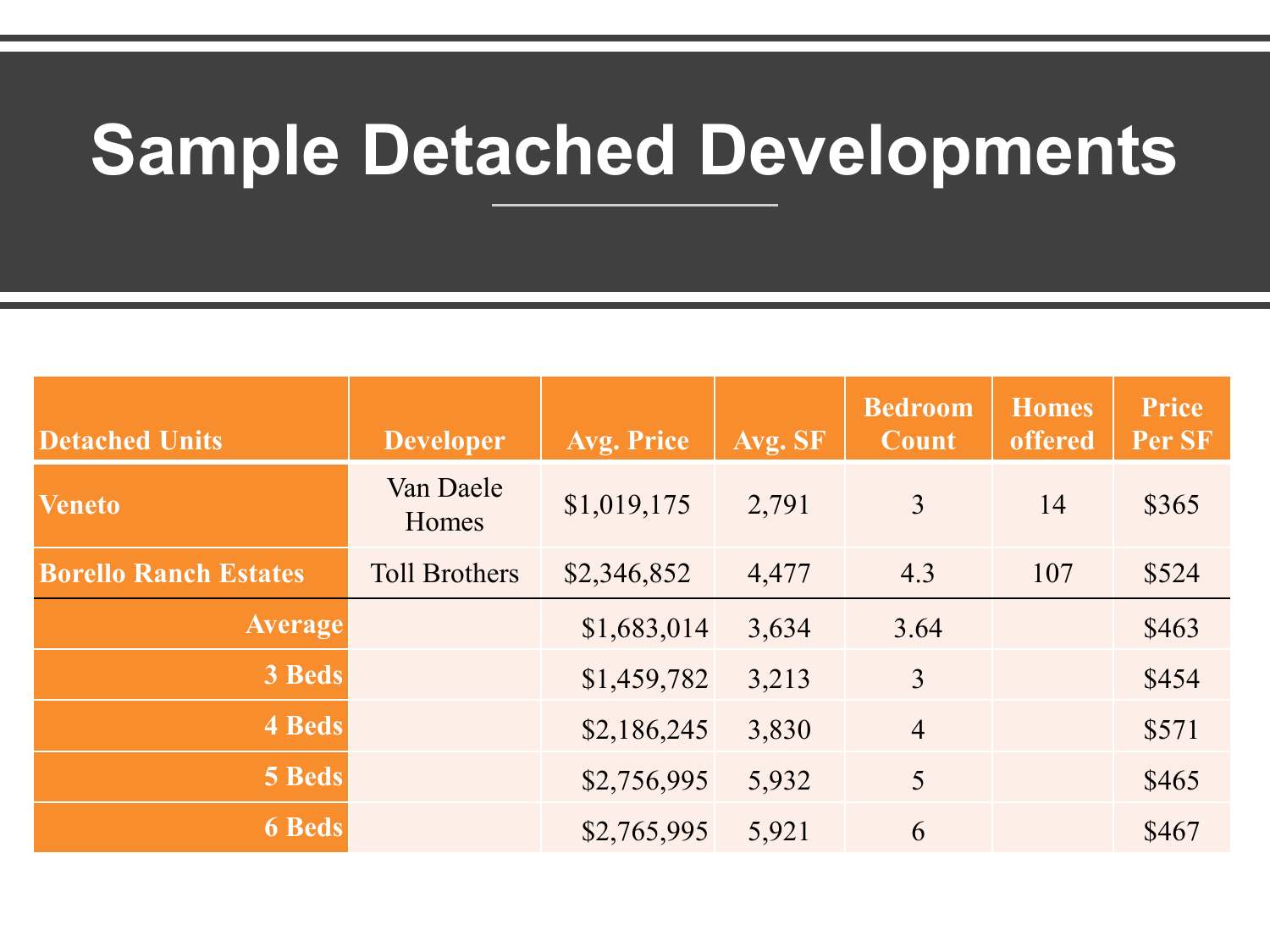# **Proposed Maximum Inclusionary Home Prices**

| <b>Maximum Price</b> |                          |                          | <b>Bedroom Count</b>    |           |           |
|----------------------|--------------------------|--------------------------|-------------------------|-----------|-----------|
|                      | 3.0                      | 3.5                      | 4.0                     | 4.5       | 5.0       |
| 90% AMI              | 456,891<br>$\mathbb{S}$  | $\mathbb{S}$<br>475,988  | \$495,084               | \$514,285 | \$533,486 |
| 110% AMI             | 586,298<br>$\mathbb{S}$  | $\mathcal{S}$<br>610,569 | \$634,840               | \$659,216 | \$683,591 |
| Average, 100% AMI    | $\mathcal{S}$<br>521,595 | $\mathcal{S}$<br>543,278 | $\mathbb{S}$<br>564,962 | \$586,750 | \$608,539 |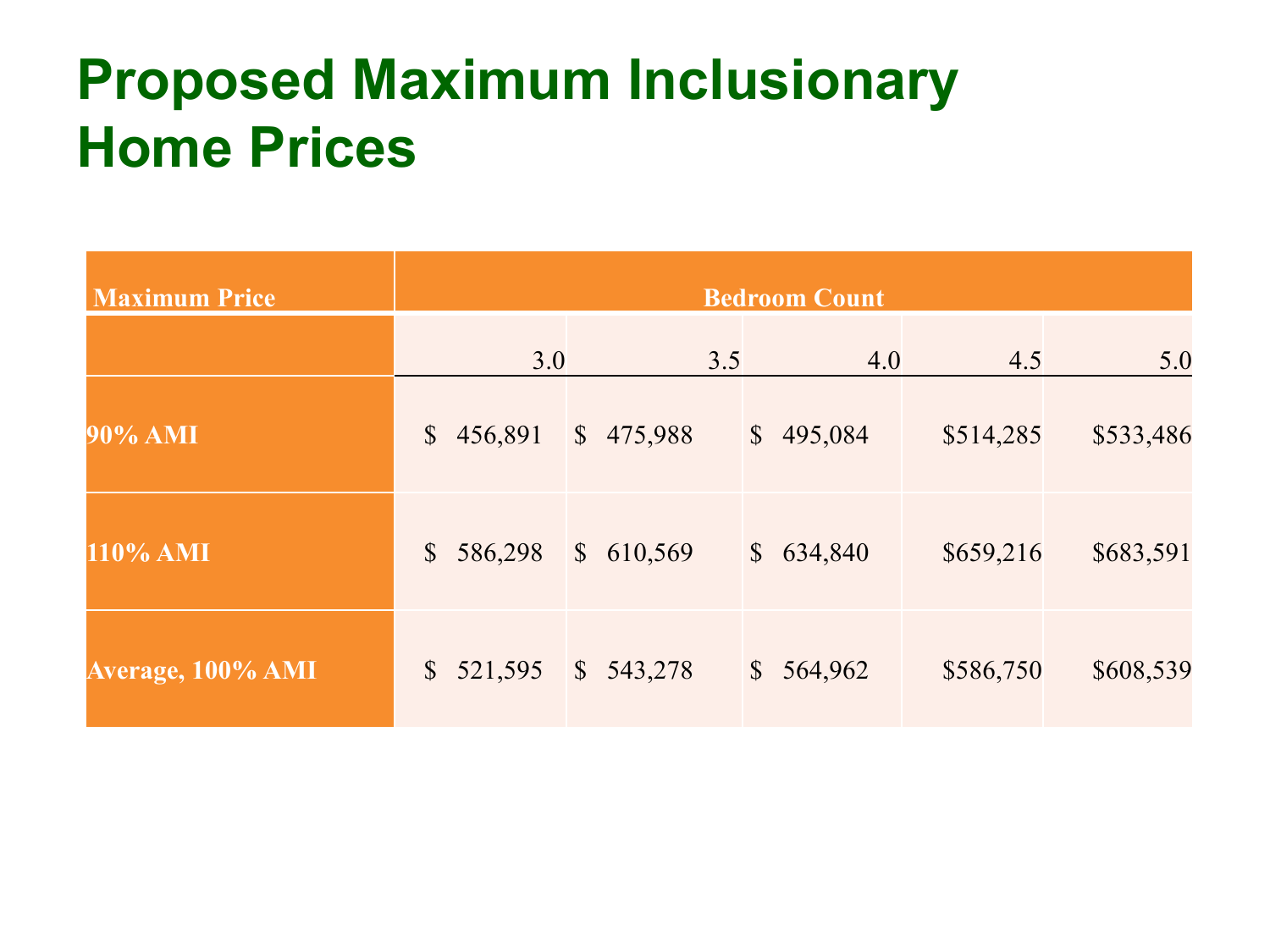#### **Calculation of In-lieu Fee – Attached Homes– Alternative A Inclusionary Requirements, Outside of Downtown**

|                          | <b>All Market Rate Units</b> |                 |              |  |  |  |  |
|--------------------------|------------------------------|-----------------|--------------|--|--|--|--|
| <b>Total Units</b>       | 100                          | <b>Bedrooms</b> | 3.5          |  |  |  |  |
| <b>Inclusionary Rqmt</b> | 0                            |                 |              |  |  |  |  |
|                          | <b>Market Rate</b>           | Affordable      | <u>Total</u> |  |  |  |  |
| Units                    | 100                          | 0               | 100          |  |  |  |  |
| <b>SF</b>                | 1,885                        | 1,697           | 188,500      |  |  |  |  |
| Price Per Du             | \$848,911                    | \$543,278       |              |  |  |  |  |
| Transaction costs (3%)   | \$25,467                     | \$16,298        |              |  |  |  |  |
| Cost per DU              | \$764,020                    | \$721,999       |              |  |  |  |  |
| Price Per sf             | \$450                        | \$320           |              |  |  |  |  |
| Cost per sf              | \$405                        | \$426           |              |  |  |  |  |
|                          |                              |                 |              |  |  |  |  |
| Revenues                 | \$82,344,367                 | \$0             | \$82,344,367 |  |  |  |  |
| Costs                    | \$76,401,990                 | \$0             | \$76,401,990 |  |  |  |  |
| Profit                   | \$5,942,377                  | \$0             | \$5,942,377  |  |  |  |  |

| <b>On-site Affordable Units</b> |                    |                           |                 |      |  |  |  |
|---------------------------------|--------------------|---------------------------|-----------------|------|--|--|--|
| Total Units                     | 100                |                           | <b>Bedrooms</b> | 3.5  |  |  |  |
| <b>Inclusionary Rqmt</b>        | 15%                |                           |                 |      |  |  |  |
|                                 | <b>Market Rate</b> | Affordable                | Total           |      |  |  |  |
| Units                           | 85                 | 15                        | 100             |      |  |  |  |
| SF                              | 1,885              | 1,697                     |                 | 90%  |  |  |  |
| Price Per Du                    | \$848,911          | \$543,278                 |                 |      |  |  |  |
| Transaction costs (3%)          | \$25,467           | \$16,298                  |                 |      |  |  |  |
| Cost per DU                     | \$764,020          | \$721,999                 |                 |      |  |  |  |
| Price Per sf                    | \$450              | \$320                     |                 |      |  |  |  |
| Cost per sf                     | \$405              | \$426                     |                 | 105% |  |  |  |
|                                 |                    |                           |                 |      |  |  |  |
| Revenues                        | \$69,992,712       | \$7,904,699               | \$77,897,410    |      |  |  |  |
| Costs                           |                    | \$64,941,692 \$10,829,982 | \$75,771,674    |      |  |  |  |
| <b>Fractional Fee</b>           |                    | \$0                       | \$0             |      |  |  |  |
| Profit                          |                    | \$5,051,020 - \$2,925,284 | \$2,125,737     |      |  |  |  |

| <b>On-site Compliance Cost</b> |          |                     |             |  |  |  |
|--------------------------------|----------|---------------------|-------------|--|--|--|
|                                | Per unit | Per SF              | Total       |  |  |  |
| 100% Mkt. Rate Profit          | \$59,424 | \$31.52             | \$5,942,377 |  |  |  |
| Profit W/ Affordable           | \$21,257 | \$11.28             | \$2,125,737 |  |  |  |
| <b>Difference</b>              | \$38,166 | \$20.25             | \$3,816,640 |  |  |  |
|                                |          | Per Affordable      | \$250,000   |  |  |  |
|                                |          | Per SF, all units   | \$20.25     |  |  |  |
|                                |          | Per unit, all units | \$38,200    |  |  |  |
|                                |          | % of Price          | 4.50%       |  |  |  |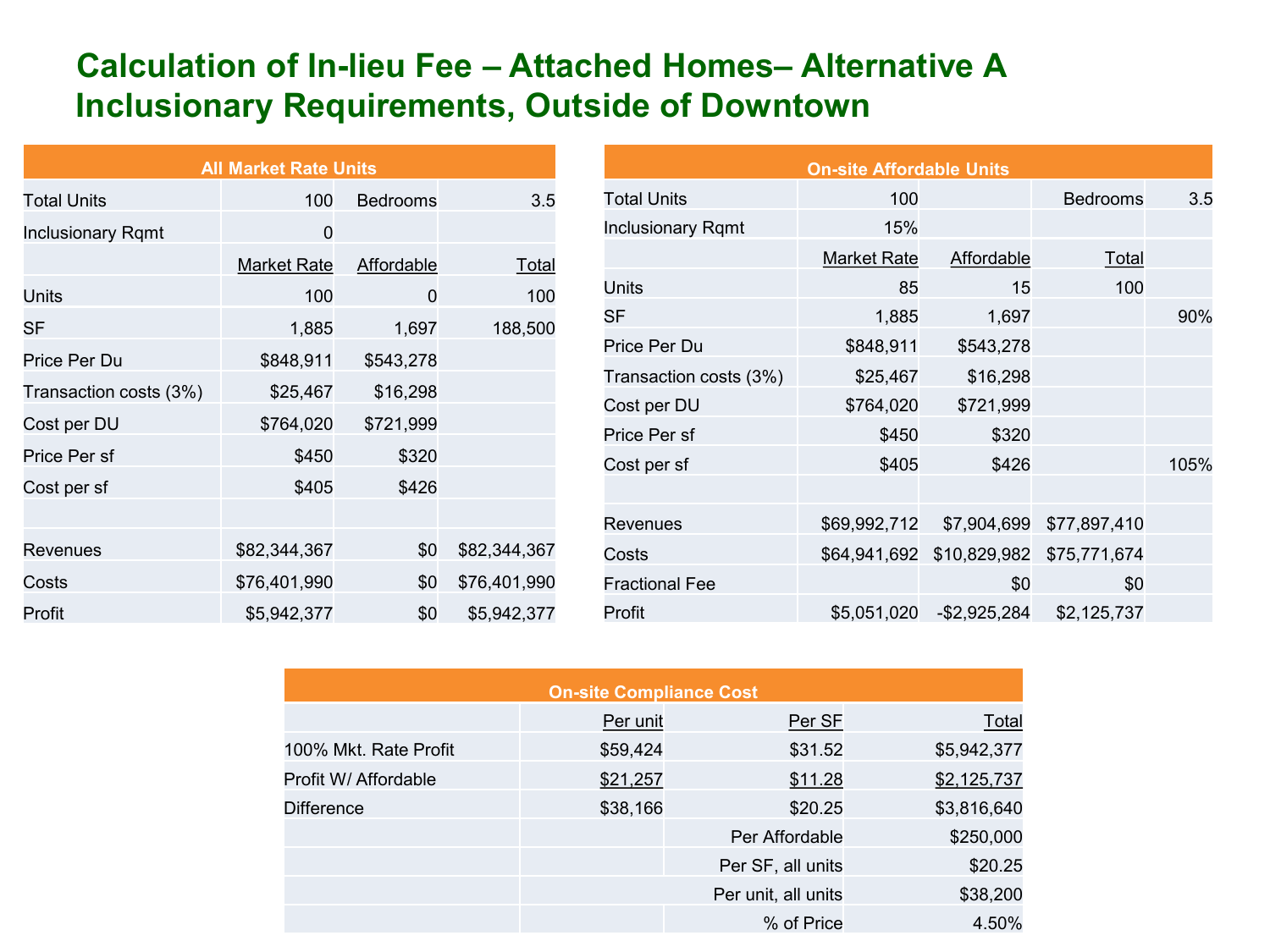#### **Calculation of In-Lieu Fee– Detached Homes - Alternative A Inclusionary Requirements - Outside of Downtown**

|                          | <b>All Market Rate Units</b> |                 |               |                          | <b>On-site Affordable Units</b> |                            |                                          |      |
|--------------------------|------------------------------|-----------------|---------------|--------------------------|---------------------------------|----------------------------|------------------------------------------|------|
| <b>Total Units</b>       | 100                          | <b>Bedrooms</b> | 3.64          | <b>Total Units</b>       | 100                             |                            | <b>Bedrooms</b>                          | 3.64 |
| <b>Inclusionary Rqmt</b> | $\mathbf 0$                  |                 |               | <b>Inclusionary Rqmt</b> | 15%                             |                            |                                          |      |
|                          | <b>Market Rate</b>           | Affordable      | Total         |                          | <b>Market Rate</b>              | Affordable                 | Total                                    |      |
| <b>Units</b>             | 100                          | $\mathbf 0$     | 100           | <b>Units</b>             | 85                              | 15                         | 100                                      |      |
| <b>SF</b>                | 3,634                        | 2,726           | 363,400       | <b>SF</b>                | 3,634                           | 2,726                      |                                          | 75%  |
| Price Per Du             | \$1,683,014                  | \$549,350       |               | Price Per Du             | \$1,683,014                     | \$549,350                  |                                          |      |
| Transaction costs (3%)   | \$50,490                     | \$16,480        |               | Transaction costs (3%)   | \$50,490                        | \$16,480                   |                                          |      |
| Cost per DU              | \$1,514,713                  | \$1,249,638     |               | Cost per DU              | \$1,514,713                     | \$1,249,638                |                                          |      |
| Price Per sf             | \$463                        | \$202           |               | Price Per sf             | \$463                           | \$202                      |                                          |      |
| Cost per sf              | \$417                        | \$458           |               | Cost per sf              | \$417                           | \$458                      |                                          | 110% |
|                          |                              |                 |               |                          |                                 |                            |                                          |      |
|                          |                              |                 |               | <b>Revenues</b>          | \$138,764,504                   |                            | \$7,993,038 \$146,757,542                |      |
| Revenues                 | \$163,252,358                | \$0             | \$163,252,358 | Costs                    |                                 |                            | \$128,750,571 \$18,744,568 \$147,495,139 |      |
| Costs                    | \$151,471,260                | \$0             | \$151,471,260 | <b>Fractional Fee</b>    |                                 | \$0                        | \$0                                      |      |
| Profit                   | \$11,781,098                 | \$0             | \$11,781,098  | Profit                   |                                 | \$10,013,933 -\$10,751,530 | $-$737,597$                              |      |

|                       | <b>On-site Compliance Cost</b> |                     |              |
|-----------------------|--------------------------------|---------------------|--------------|
|                       | Per unit                       | Per SF              | Total        |
| 100% Mkt. Rate Profit | \$117,811                      | \$32.42             | \$11,781,098 |
| Profit W/ Affordable  | $-$7,376$                      | $-$2.03$            | $-$737,597$  |
| <b>Difference</b>     | \$125,187                      | \$34.45             | \$12,518,695 |
|                       |                                | Per Affordable      | \$830,000    |
|                       |                                | Per SF, all units   | \$34.45      |
|                       |                                | Per unit, all units | \$125,000    |
|                       | % of Price                     |                     | 7.43%        |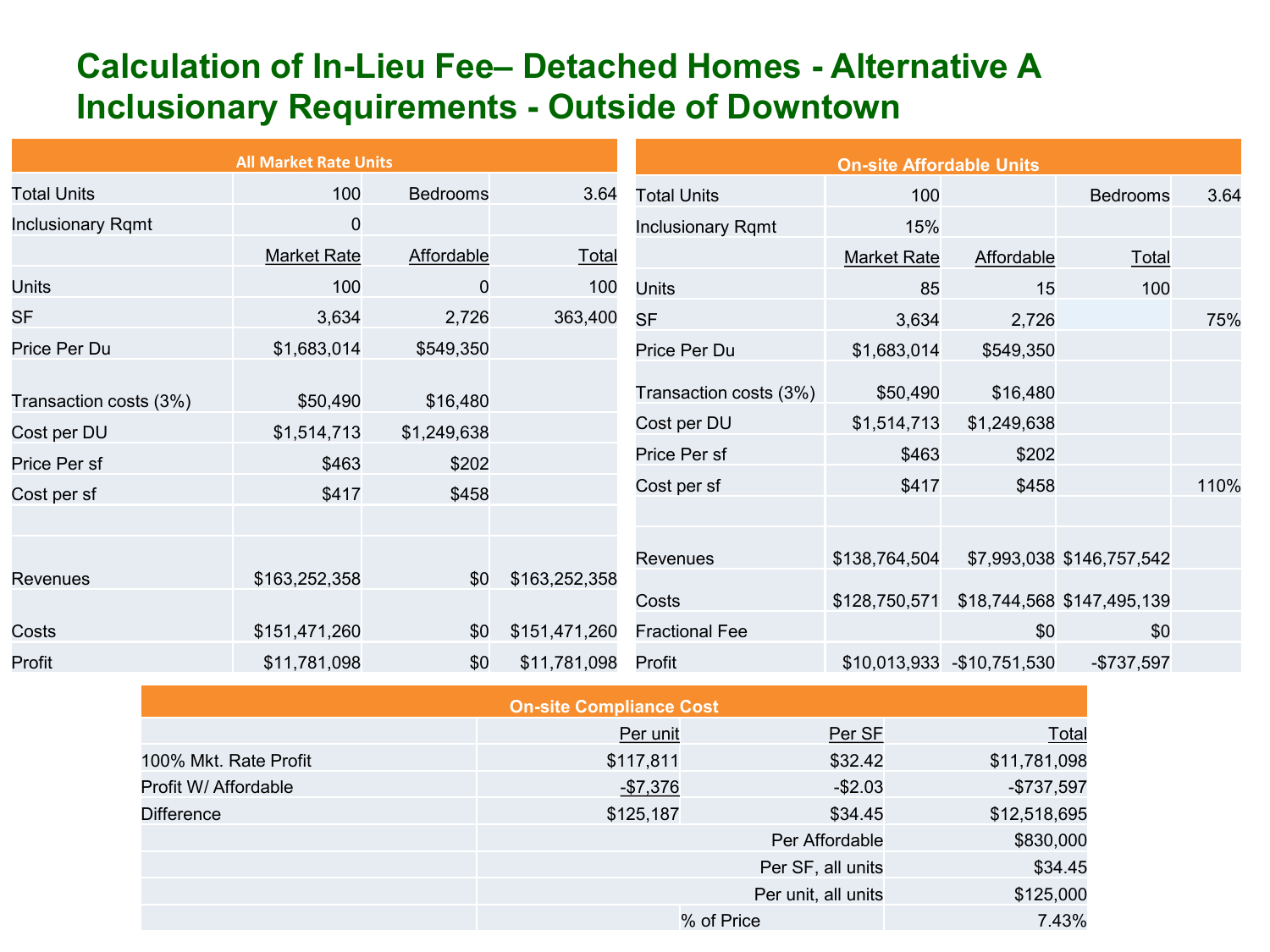### **FINDINGS & RECOMMENDATIONS DOWNTOWN PROJECTS**



There is a significant cost differential between providing inclusionary attached townhome / condominium units and providing inclusionary large, detached units. Restricted home prices are based on bedroom count and are the same for both townhomes and large detached homes, regardless of square footage.

| Per Square Foot Cost of Providing Inclusionary Units: Within the Downtown |                       |                                  |  |  |  |
|---------------------------------------------------------------------------|-----------------------|----------------------------------|--|--|--|
|                                                                           | <b>Detached Units</b> | Attached Townhomes and<br>Condos |  |  |  |
| <b>Cost of Current Inclusionary</b><br><b>Requirements</b>                | \$16.57 to \$19.33    | \$4.00 to \$7.00                 |  |  |  |
| <b>Cost of Alternative A Inclusionary</b><br><b>Requirements</b>          | \$21.07 to \$22.97    | \$10.82 to \$13.50               |  |  |  |
| <b>Cost of Alternative B Inclusionary</b><br><b>Requirements</b>          | \$24.44 to \$25.69    | \$15.84 to \$18.69               |  |  |  |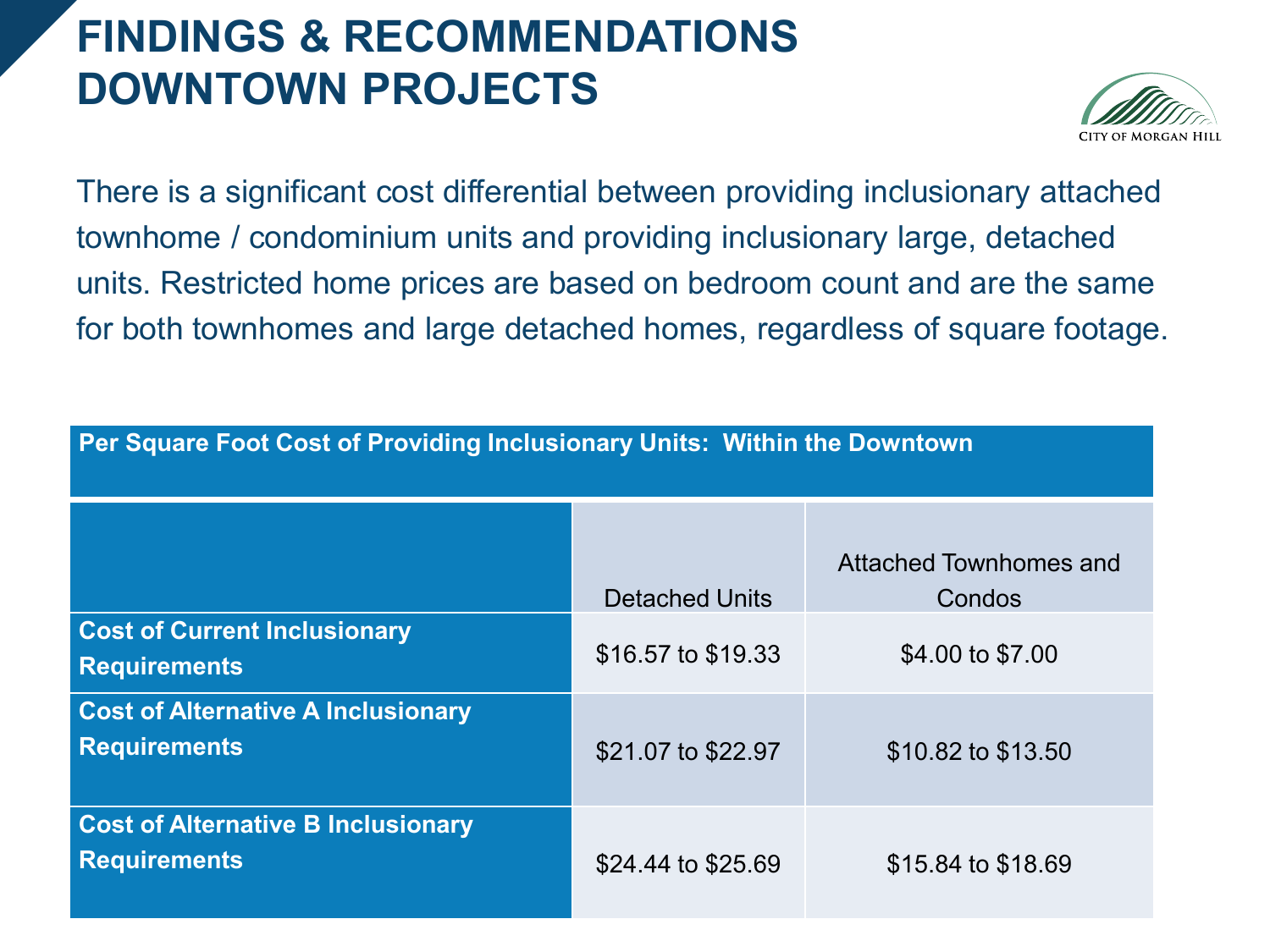### **FINDINGS & RECOMMENDATIONS OUTSIDE OF DOWNTOWN PROJECTS**

**Per Square Foot Cost of Providing Inclusionary Units: Outside of Downtown**



There is a cost differential between providing inclusionary attached townhome / condominium units and providing inclusionary large, detached units. The cost of providing the deeper levels of affordable housing under the proposed inclusionary alternatives is also significantly higher than the cost of meeting the current Moderate-income requirements.

|                                                                  | <b>Detached Units</b> | Attached Townhomes and<br>Condos |
|------------------------------------------------------------------|-----------------------|----------------------------------|
| <b>Cost of Current Inclusionary Requirements</b>                 | \$24.86 to \$29.00    | \$6.00 to \$10.00                |
| <b>Cost of Alternative A Inclusionary</b><br><b>Requirements</b> | \$31.60 to \$34.45    | \$16.23 to \$20.25               |
| <b>Cost of Alternative B Inclusionary</b><br><b>Requirements</b> | \$36.09 to \$38.08    | \$22.92 to \$27.17               |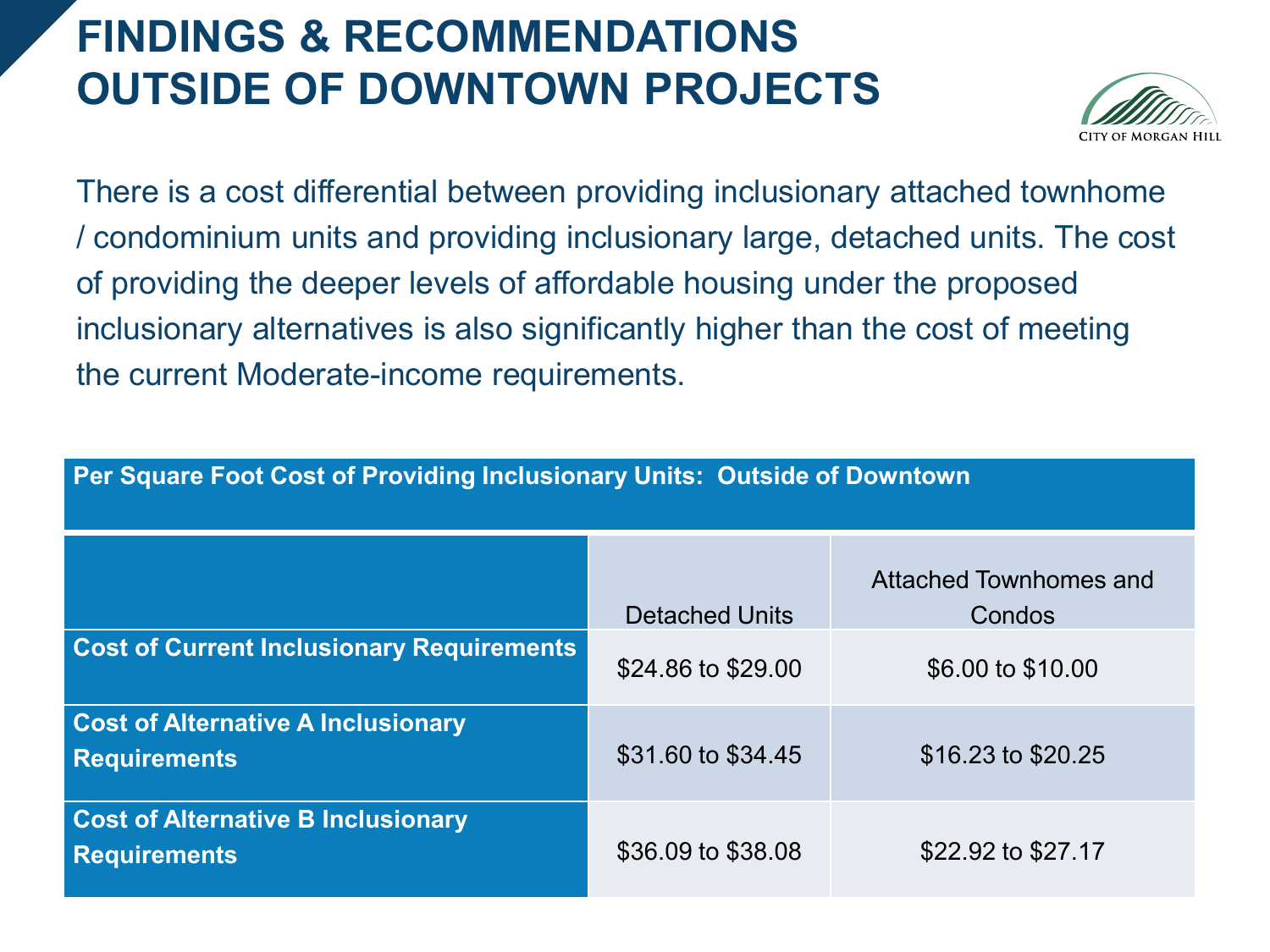### **Accessory Dwelling Units (ADU)**



The City's current program permits inclusionary units to be not less than the size of the smallest market rate unit of the same product type and bedroom count.

Based on available data, inclusionary detached homes have been in the range of 1,600 to 1,800 square feet and inclusionary attached townhomes /condominiums have ranged from 1,400 to 1,600 square feet.

Inclusionary units are separately owned by income eligible households. Accessory dwelling units (ADUs) range from 500 to 700 square feet, smaller and less costly to build. They are also not separately owned by income eligible households. Because of these differences, ADUs are not comparable to inclusionary units and do not count toward the inclusionary unit requirement.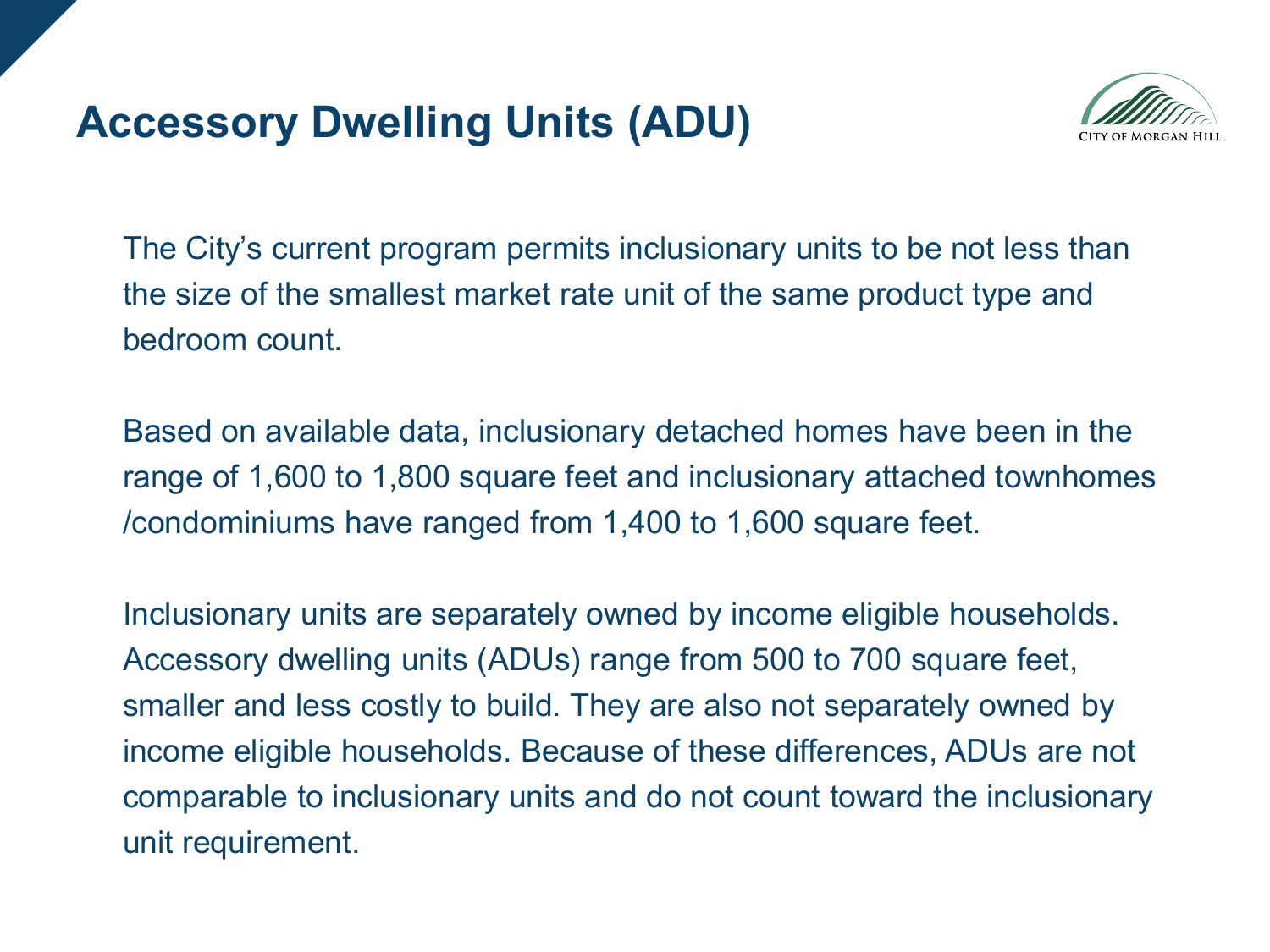### **Other Jurisdictions' Inclusionary Requirements and In-lieu Fee Provisions**



| <b>City</b>                    | <b>Inclusionary Percent</b>                | <b>Affordability Level</b>          | <b>In-Lieu Fee**</b>                                            |
|--------------------------------|--------------------------------------------|-------------------------------------|-----------------------------------------------------------------|
| <b>Campbell</b>                | 15%                                        | Low and Moderate                    | \$34.50                                                         |
| <b>Los Altos</b>               | 15%                                        | Majority Mod and<br>some Low        | <b>TBD</b>                                                      |
| <b>Santa Clara</b>             | 15%                                        | Average 100% AMI                    | Detached: \$30 psf;<br>Townhome \$25 psf;<br>Condo: \$20 per sf |
| <b>Cupertino</b>               | 15%                                        | 50% Moderate,<br>50% Median         | \$17.82 psf for detached;<br>\$19.60 psf for small lot          |
| San Jose*                      | 15%                                        | Moderate                            | Transitioning to \$25 per sf                                    |
| <b>Mountain</b><br><b>View</b> | 15% general<br>15% to 20% for<br>townhomes | Median for 15%;<br>Moderate for 20% | \$54.50 per sf;<br>\$125 per sf for townhomes                   |
| <b>Sunnyvale</b>               | 12.5%                                      | Moderate                            | 7% of sales price****                                           |
| <b>Palo Alto</b>               | $15% < 5$ acres;<br>$20\% > 5$ acres       | $2/3$ Median; $1/3$<br>Moderate     | $$77.62$ psf;<br>\$51.75 psf for attached and<br>condos         |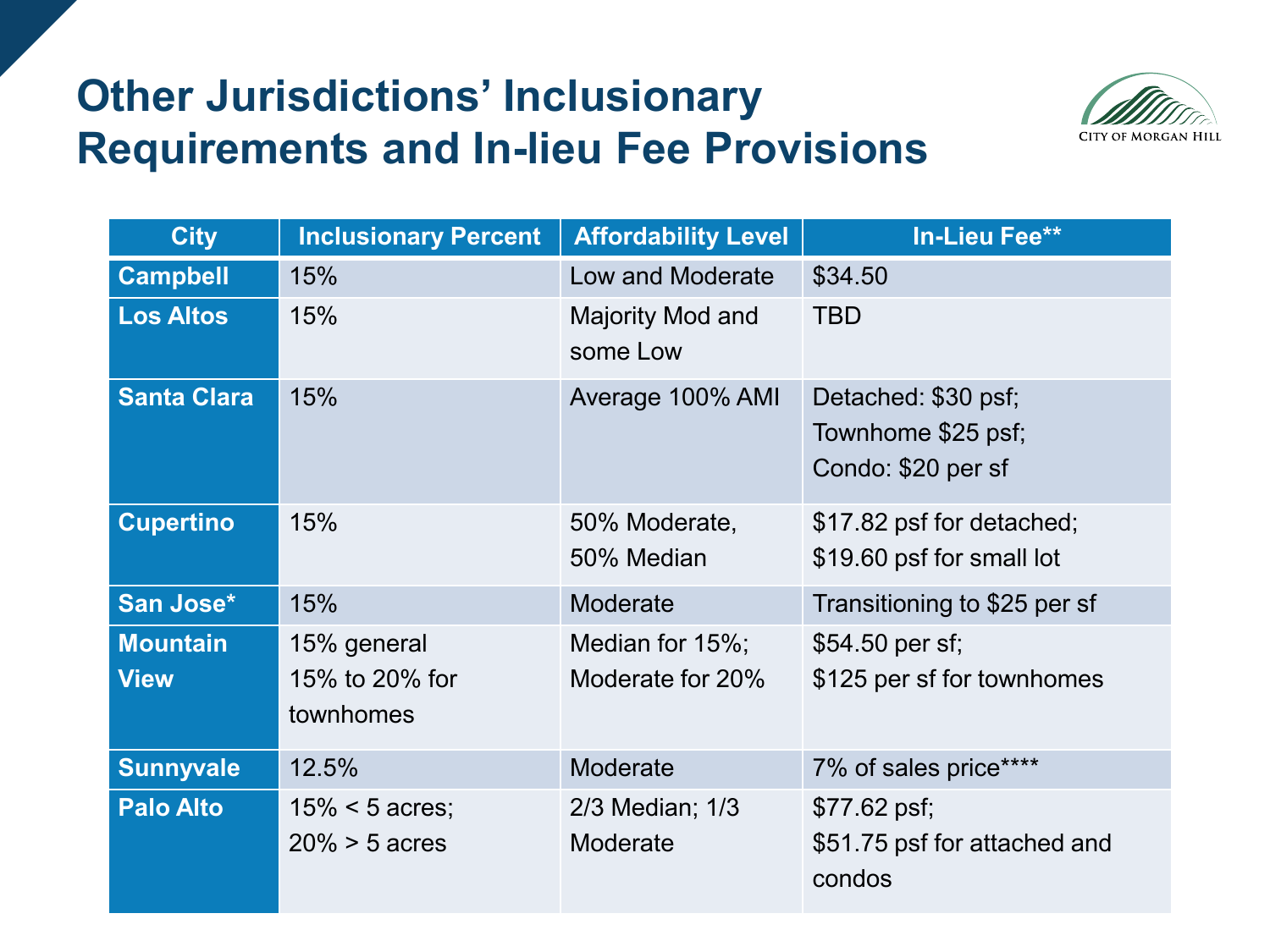### **RECOMMENDATIONS:**



1. Consider Alternative A, if the City Desires to Deepen the Level of Affordability. Inclusionary homes would be offered at prices based on 90% of the AMI (which would be affordable to households earning up to 100% of the AMI) and 110% of the AMI (which would be affordable to households earning up to 120% of the AMI). The blended average level of affordability would average 100% of the AMI.

2. Consider Establishing Two In-Lieu Fee Rates: One Rate for Townhomes / Condominiums and One Rate for Large Single Family Detached Homes, given the significant difference in unit size and corresponding price.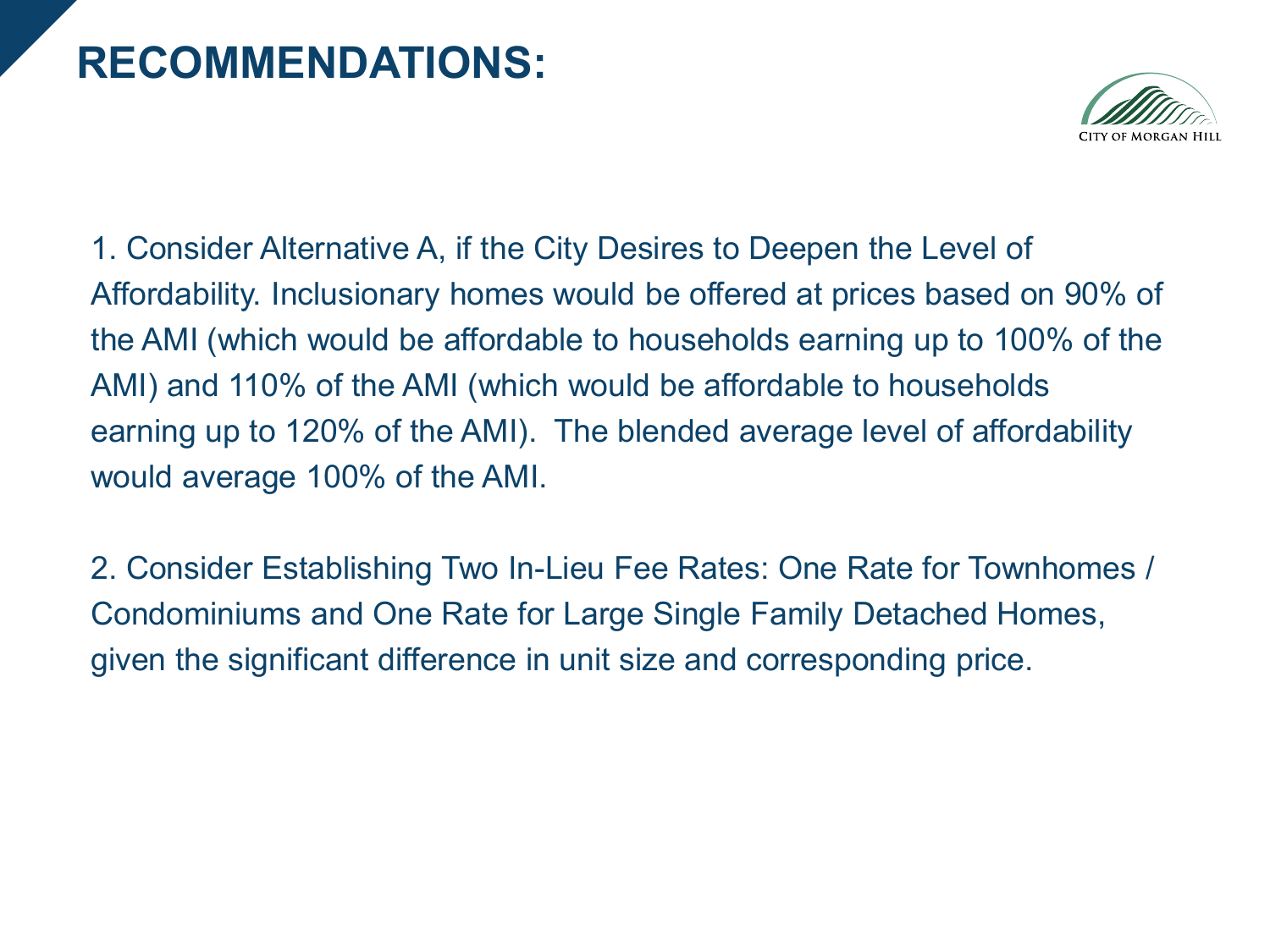## **RECOMMENDATIONS:**



#### 3. Fee Levels to Encourage Inclusionary Units Rather than Payment of In-Lieu Fees

| <b>Desired Level of Inclusionary</b><br><b>Requirement</b>         | <b>Detached Units</b>                  | <b>Attached Townhome and Condos</b>   |
|--------------------------------------------------------------------|----------------------------------------|---------------------------------------|
| <b>Downtown Project In-lieu Fee</b><br><b>Schedule, Per SF</b>     |                                        |                                       |
| Current Program (Prices at 120%<br>AMI)                            | \$19.30                                | \$7.00                                |
| Alternative A (Avg. Blended Price at<br>100% AMI)                  | \$23.00<br><b>vs. Current: \$13.20</b> | \$13.50 vs. Current \$13.20           |
| Alternative B (Avg. Blended Price at<br>90% AMI)                   | Not Recommended                        |                                       |
| <b>Outside of Downtown Project In-</b><br><b>Lieu Fee Schedule</b> |                                        |                                       |
| Current Programs (Prices @<br>120% AMI)                            | \$29.00                                | \$10.00                               |
| Alternative A (Avg. Blended Price at<br>100% AMI)                  | \$34.50 vs. Current \$19.70            | \$20.30<br><b>vs. Current \$19.70</b> |
| Alternative B (Avg. Blended Price at<br>90% AMI)                   | Not Recommended                        |                                       |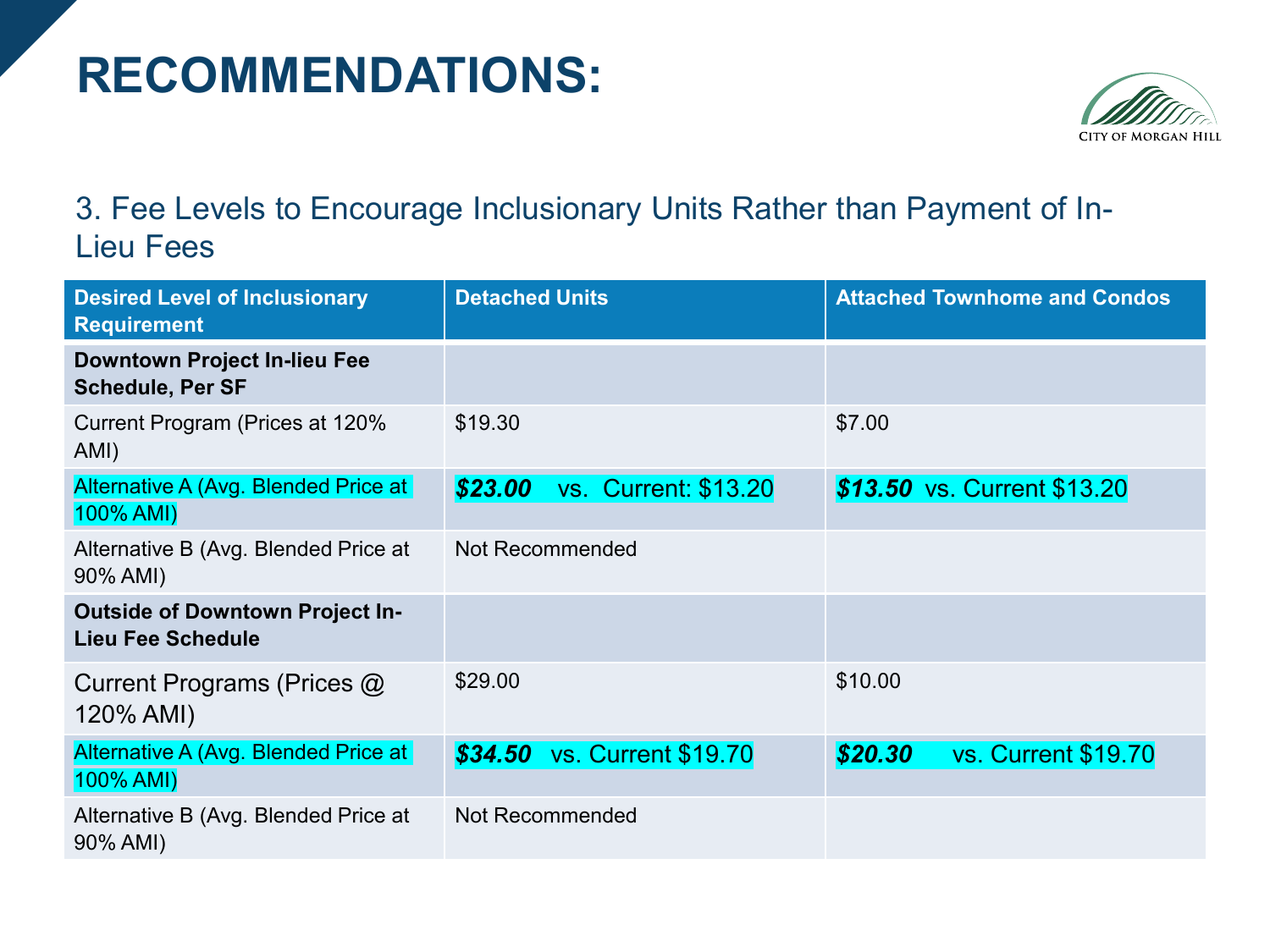# **QUESTIONS? COMMENTS….**



**CITY OF MORGAN HILL**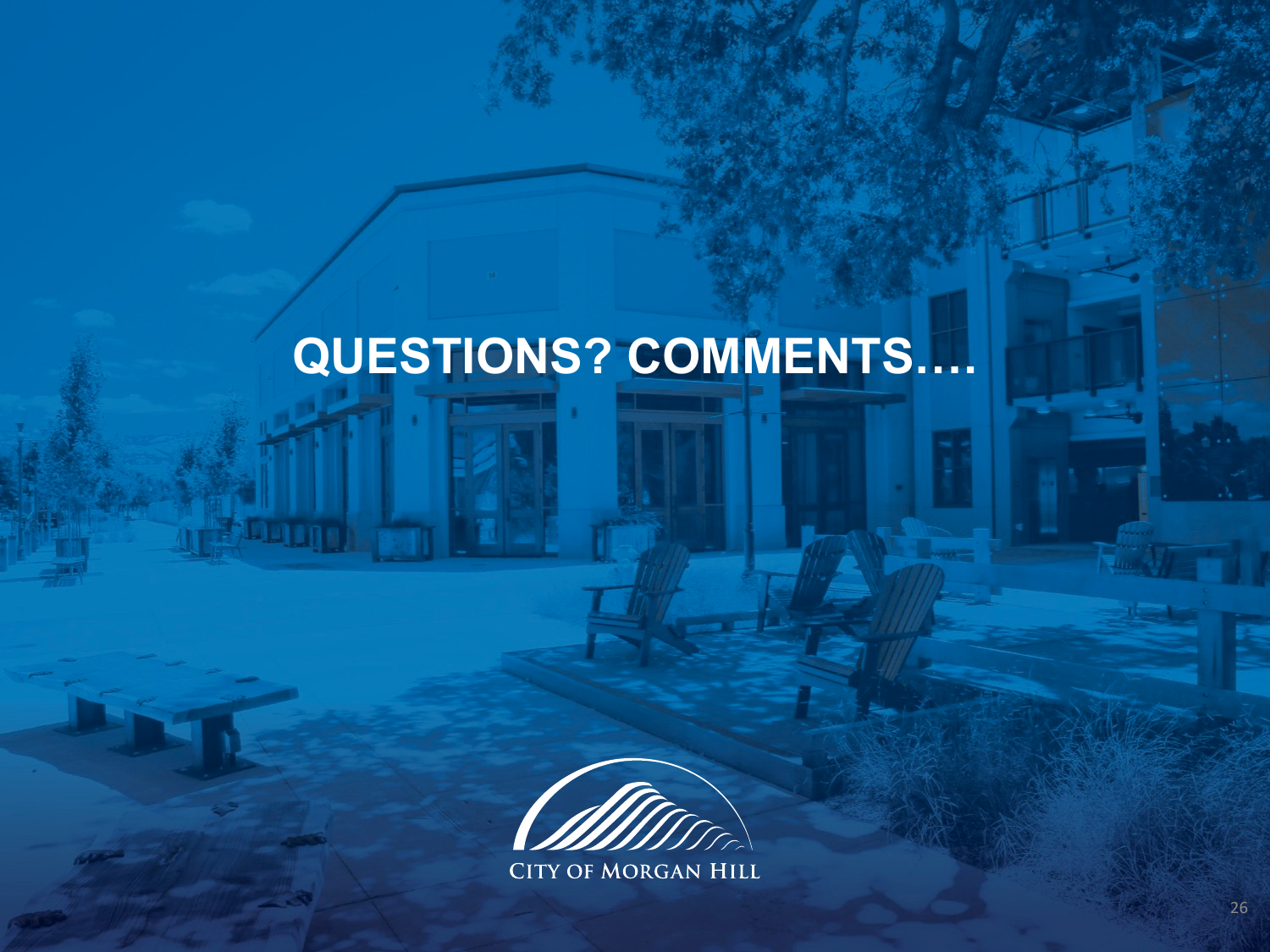



- Planning Commission June 8, Informational Item
- Recommendation to City Council August/September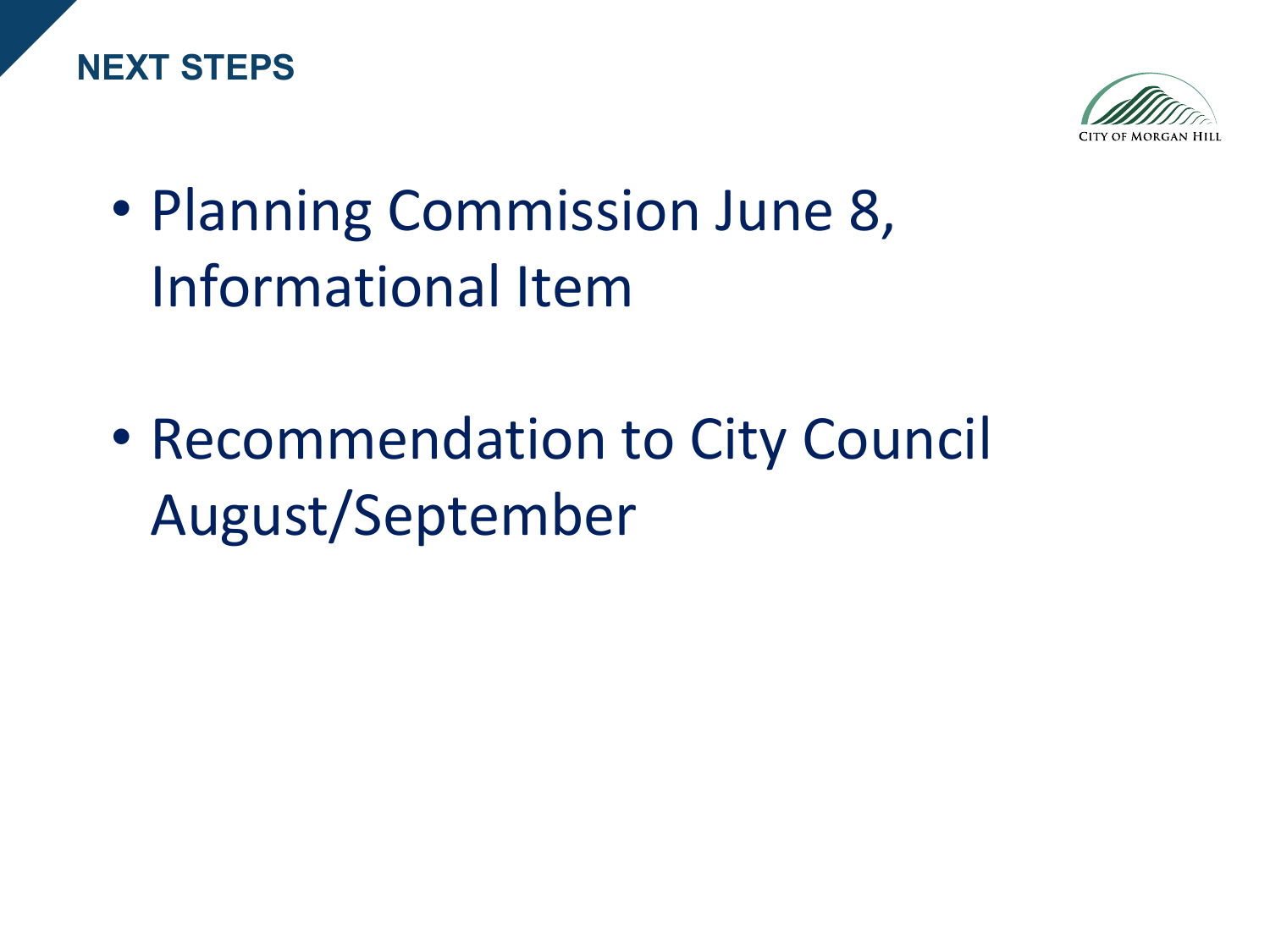#### **HOUSING ENGAGEMENT EVENTS:**



5:30 PM virtual community workshops:

- All Things Housing Wednesday, May 19th *recorded*
- State Mandates for Housing Production Wednesday, June 2nd
- Housing Affordability Wednesday, June 16th
- Housing and Long-Term Sustainability Wednesday, June 23rd

Additional events:

- Affordable Housing 101 in Spanish with English Translation Tuesday, May 18th at 5:00 pm *recorded*
- A Model for Agricultural Workforce Housing in South County Friday, May 28th at 10:00 am
- Creating Inclusive Communities through Design Form Thursday, June 10th at 5:30 pm
- Hablando Vivienda con Nuestras Familias in Spanish with English Translation Sunday, May 23rd *recorded*

#### **<https://www.morgan-hill.ca.gov/2162/2021-Housing-Conversation>**